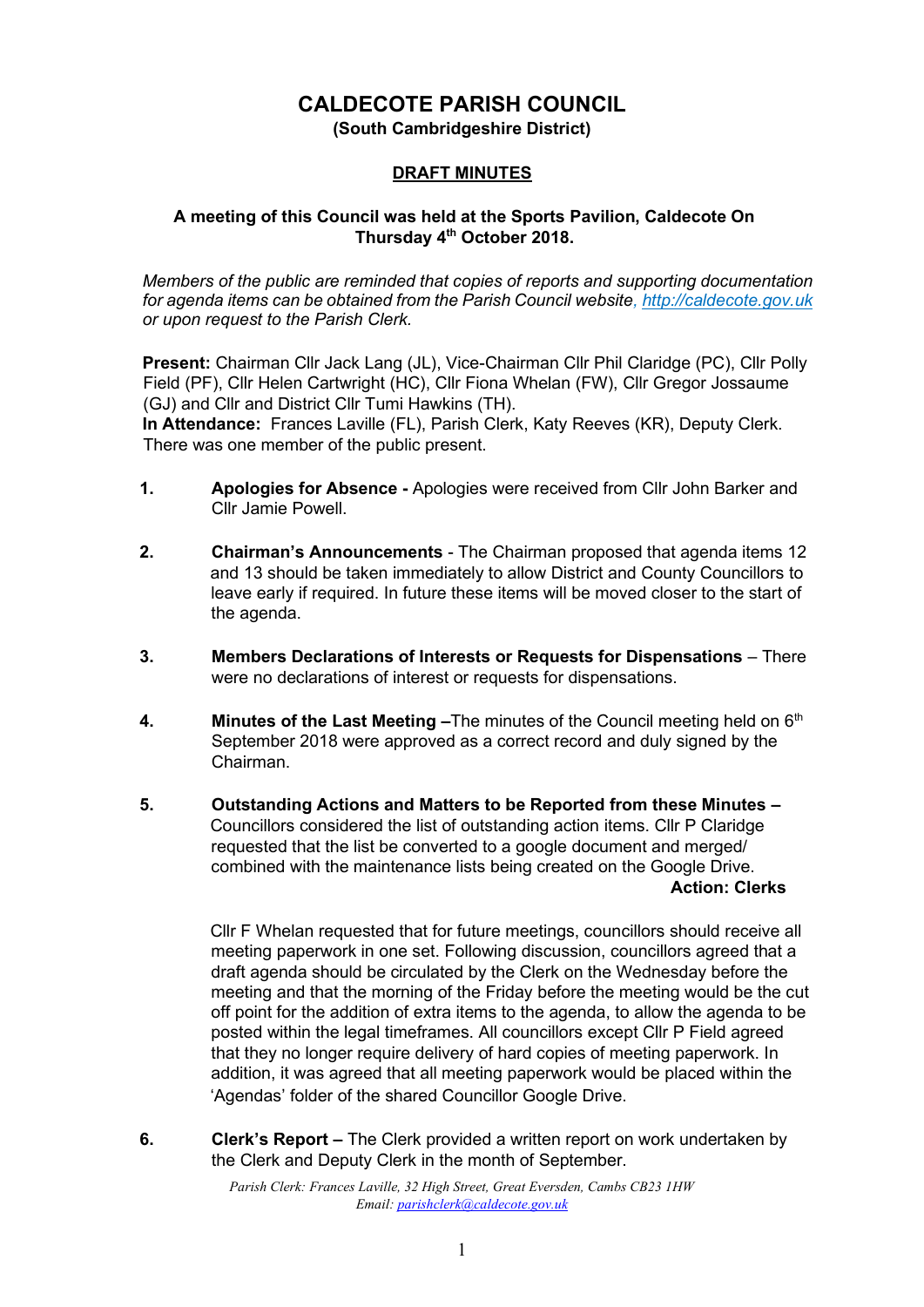- **7. To receive a new Councillor's Register of Financial Interests form** Cllr G. Jossaume provided the Clerk with a completed Register of Financial Interests form.
- **8. Open Forum for Public Participation –** There were no questions from members of the public.
- **9. Drainage Matters –** Cllr P Claridge reported that the repairs being undertaken by Anglian Water at the pumping station appear to be ongoing and will enquire about progress with this work. Cllr P Field reported that part of the road surface towards the north end of Highfields Road has collapsed and there are concerns that a drain has been damaged. It was agreed that this will be reported to the County Council. **Action: Clerk**
- **10. Village Design Statement (VDS) –** Cllr P Claridge reported that 12 people have signed up to form the steering committee for the VDS and that several events have been lined up to initiate the process.
- **11. Emergency Planning –** Cllr F Whelan reported that work on the Emergency Plan is ongoing. She will provide an update next month**. Action: Cllr. Whelan**
- **12. District Councillor's Report –** District Cllr T Hawkins delivered a monthly report (see attached). The report included the following points:
	- The Local Plan has now been adopted at a full council meeting.
	- Work has begun on the Supplementary Planning Documents (SPD) for the Bourn Airfield development. Although Countryside Properties have now submitted an application this cannot be passed until the SPD is in place.
	- There are plans for an exhibition on the Bourn Airfield development to take place in Caldecote and Bourn within the next two weeks.
	- The Mayor has asked the Greater Cambridge Partnership to recommence work on the proposed Cambourne to Cambridge busway.
	- Linden homes now own the site formerly owned by Gladman's.
	- From April 2019 residents will be required to pay an annual £35 fee for collection of a second green bin, in line with current arrangements in Cambridge City.
	- A £400,000 grant scheme has been launched to assist community groups (Parish Councils are not eligible). Applications for the first tranche of this money should be made by 16<sup>th</sup> November 2018.
	- The council is creating a Loneliness toolkit.
	- The council has backed a motion to support the proposal for a second referendum on the terms of the 'Brexit' deal and are pressing local MPs to support this proposal.
- **13. County Councillor's Report County Cllr L Joseph provided a monthly report** (see attached).

## **14. Planning Applications and Decisions:**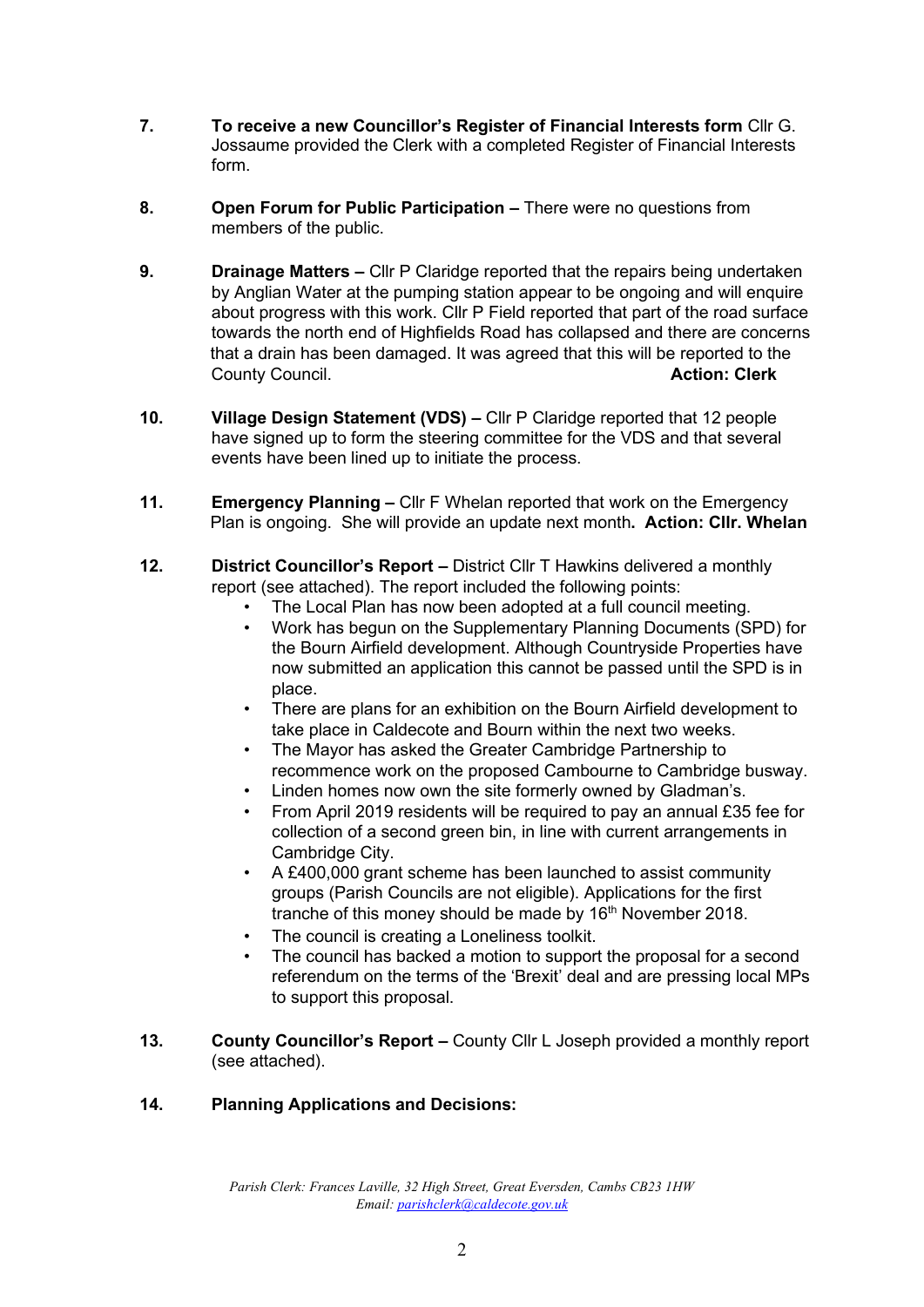**14.1 Proposal: [S/3440/18/OL](http://plan.scambs.gov.uk/swiftlg/apas/run/WPHAPPDETAIL.DisplayUrl?theApnID=S/3440/18/OL)** Outline planning permission for a new mixed use village comprising residential development of approximately 3,500 dwellings; mixed uses comprising employment, retail, hotel, leisure, residential institutions; education, community facilities, open space including parks, ecological areas and woodlands, landscaping; engineering for foul and sustainable urban drainage systems; footpaths, cycle ways, public transport infrastructure; highways including a principal eastern access from the roundabout on St Neots Road and western access with Broadway including first section of strategic public transport route; associated infrastructure, groundworks and demolition; with all matters reserved except for the principal highway junctions from the St Neots Road roundabout and onto Broadway with some matters reserved except for access. This application is subject to an Environmental impact assessment.

#### **Location: Bourn Airfield, St Neots Road, Bourn, CB23 2TQ Applicant: Countryside Properties (UK) Limited and The Taylor Family**

It was **RESOLVED** to object on the grounds of insufficient separation from the village of Caldecote and to write to the council asking for additional consultation over any proposed access via footpaths to the development from Caldecote. Proposed JL, seconded PC. Cllr T Hawkins abstained from the vote.

It was agreed that any proposals put forward by the Parish Council to the District Council with regard to this development should be preceded by consultation with village residents. Proposed FW, seconded HC. Cllr T Hawkins abstained from the vote.

#### **14.2 [S/3261/18/FL](http://plan.scambs.gov.uk/swiftlg/apas/run/WPHAPPDETAIL.DisplayUrl?theApnID=S/3261/18/FL&backURL=%253Ca%2520href%253Dwphappcriteria.display%253FpaSearchKey%253D1744493%253ESearch%2520Criteria%253C%252Fa%253E%20%3E%20%3Ca%20href%3D%27wphappsearchres.displayResultsURL%3FResultID%3D2313199%2526StartIndex%3D1%2526SortOrder%3Drgndat%3Adesc%2526DispResultsAs%3DWPHAPPSEARCHRES%2526BackURL%3D%253Ca%2520href%253Dwphappcriteria.display%253FpaSearchKey%253D1744493%253ESearch%2520Criteria%253C%252Fa%253E%27%3ESearch%20Results%3C%2Fa%3E)** Proposed replacement dwelling with covered parking/store **Location: Clare Cottage, Main Street, Caldecote, CB23 7NU Applicant: Mr & Mrs Jacklin**

It was **RESOLVED** to object on the grounds that the proposed development is inappropriate for the site. Proposed JL, seconded PC. Cllrs T Hawkins and F. Whelan abstained from the vote.

#### **14.3 [S/1259/18/OL](http://plan.scambs.gov.uk/swiftlg/apas/run/WPHAPPDETAIL.DisplayUrl?theApnID=S/1259/18/OL&backURL=%253Ca%2520href%253Dwphappcriteria.display%253FpaSearchKey%253D1744502%253ESearch%2520Criteria%253C%252Fa%253E%20%3E%20%3Ca%20href%3D%27wphappsearchres.displayResultsURL%3FResultID%3D2313210%2526StartIndex%3D1%2526SortOrder%3Drgndat%3Adesc%2526DispResultsAs%3DWPHAPPSEARCHRES%2526BackURL%3D%253Ca%2520href%253Dwphappcriteria.display%253FpaSearchKey%253D1744502%253ESearch%2520Criteria%253C%252Fa%253E%27%3ESearch%20Results%3C%2Fa%3E) TOWN AND COUNTRY PLANNING ACT 1990 APPEAL UNDER SECTION 78**

**Site Address: 20 A, East Drive, Caldecote, Cambridge, CB23 7NZ Description of development**: Outline Planning Permission for Erection of four detached dwellings. **Applicant: Craig Coghill [APP/W0530/W/18/3208167](https://acp.planninginspectorate.gov.uk/ViewCase.aspx?caseid=3208167) 06 September 2018** 

It was **RESOLVED** to object on the same grounds as those given for the original application. Proposed JL, seconded PC. Cllr T Hawkins abstained from the vote.

#### **For Information Only:**

**14.4 [S/3208/18/DC](http://plan.scambs.gov.uk/swiftlg/apas/run/WPHAPPDETAIL.DisplayUrl?theApnID=S/3208/18/DC&backURL=%253Ca%2520href%253Dwphappcriteria.display%253FpaSearchKey%253D1744516%253ESearch%2520Criteria%253C%252Fa%253E%20%3E%20%3Ca%20href%3D%27wphappsearchres.displayResultsURL%3FResultID%3D2313225%2526StartIndex%3D1%2526SortOrder%3Drgndat%3Adesc%2526DispResultsAs%3DWPHAPPSEARCHRES%2526BackURL%3D%253Ca%2520href%253Dwphappcriteria.display%253FpaSearchKey%253D1744516%253ESearch%2520Criteria%253C%252Fa%253E%27%3ESearch%20Results%3C%2Fa%3E)** [D](http://plan.scambs.gov.uk/swiftlg/apas/run/WPHAPPDETAIL.DisplayUrl?theApnID=S/3208/18/DC&backURL=%253Ca%2520href%253Dwphappcriteria.display%253FpaSearchKey%253D1744516%253ESearch%2520Criteria%253C%252Fa%253E%20%3E%20%3Ca%20href%3D%27wphappsearchres.displayResultsURL%3FResultID%3D2313225%2526StartIndex%3D1%2526SortOrder%3Drgndat%3Adesc%2526DispResultsAs%3DWPHAPPSEARCHRES%2526BackURL%3D%253Ca%2520href%253Dwphappcriteria.display%253FpaSearchKey%253D1744516%253ESearch%2520Criteria%253C%252Fa%253E%27%3ESearch%20Results%3C%2Fa%3E)ischarge of Condition 6b (Flue Details) of Planning Permissio[n](http://plan.scambs.gov.uk/swiftlg/apas/run/WPHAPPDETAIL.DisplayUrl?theApnID=S/3710/17/LB&backURL=%253Ca%2520href%253Dwphappcriteria.display%253FpaSearchKey%253D1744507%253ESearch%2520Criteria%253C%252Fa%253E%20%3E%20%3Ca%20href%3D%27wphappsearchres.displayResultsURL%3FResultID%3D2313216%2526StartIndex%3D1%2526SortOrder%3Drgndat%3Adesc%2526DispResultsAs%3DWPHAPPSEARCHRES%2526BackURL%3D%253Ca%2520href%253Dwphappcriteria.display%253FpaSearchKey%253D1744507%253ESearch%2520Criteria%253C%252Fa%253E%27%3ESearch%20Results%3C%2Fa%3E) **[S/3710/17/LB](http://plan.scambs.gov.uk/swiftlg/apas/run/WPHAPPDETAIL.DisplayUrl?theApnID=S/3710/17/LB&backURL=%253Ca%2520href%253Dwphappcriteria.display%253FpaSearchKey%253D1744507%253ESearch%2520Criteria%253C%252Fa%253E%20%3E%20%3Ca%20href%3D%27wphappsearchres.displayResultsURL%3FResultID%3D2313216%2526StartIndex%3D1%2526SortOrder%3Drgndat%3Adesc%2526DispResultsAs%3DWPHAPPSEARCHRES%2526BackURL%3D%253Ca%2520href%253Dwphappcriteria.display%253FpaSearchKey%253D1744507%253ESearch%2520Criteria%253C%252Fa%253E%27%3ESearch%20Results%3C%2Fa%3E) Location: The Old Rectory, Main Street, Caldecote CB23 7NU Application Ref:**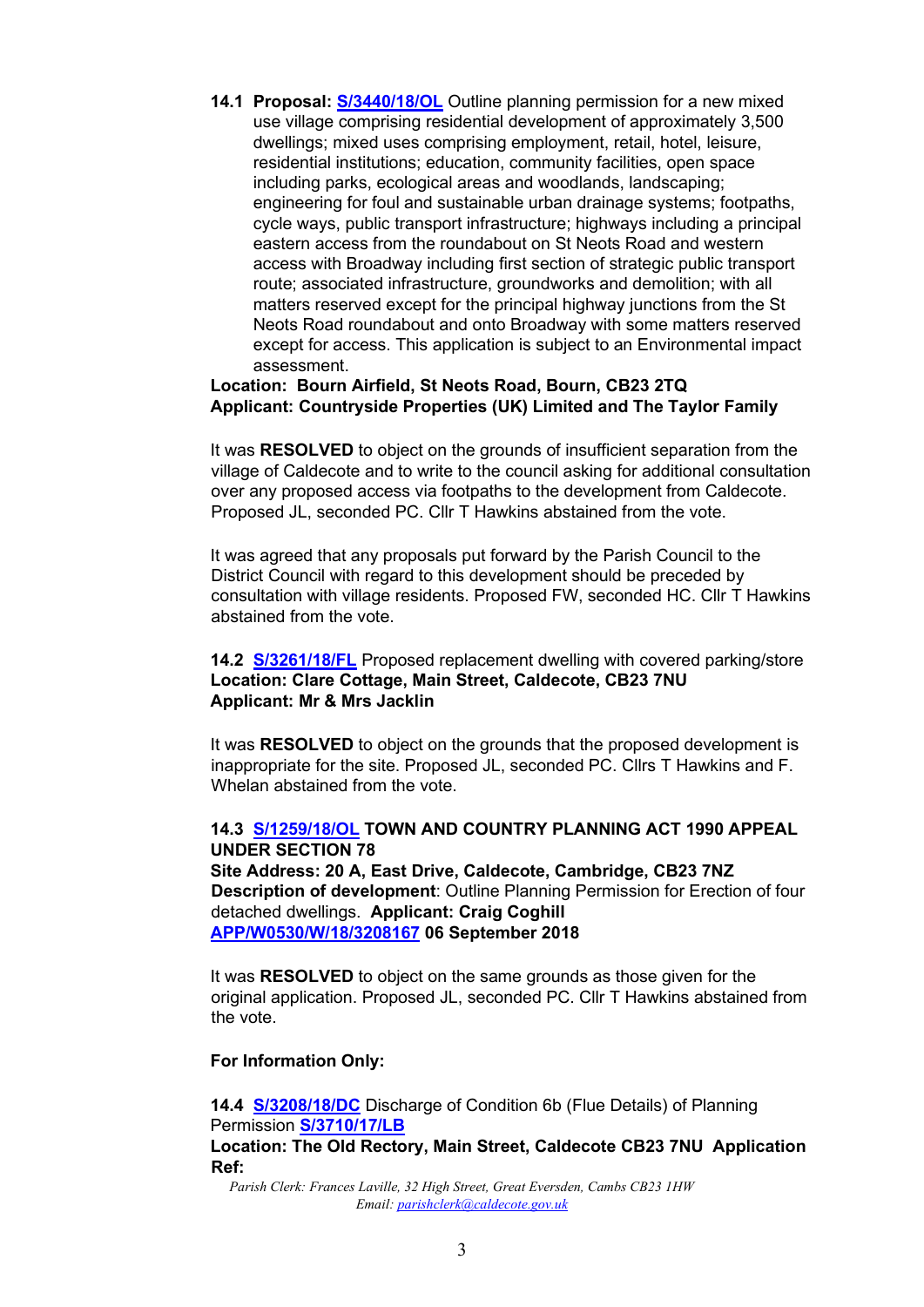#### **Applicant: Mr John Barker**

**14.5 [S/3348/18/NM](http://plan.scambs.gov.uk/swiftlg/apas/run/WPHAPPDETAIL.DisplayUrl?theApnID=S/3348/18/NM&backURL=%253Ca%2520href%253Dwphappcriteria.display%253FpaSearchKey%253D1744512%253ESearch%2520Criteria%253C%252Fa%253E%20%3E%20%3Ca%20href%3D%27wphappsearchres.displayResultsURL%3FResultID%3D2313221%2526StartIndex%3D1%2526SortOrder%3Drgndat%3Adesc%2526DispResultsAs%3DWPHAPPSEARCHRES%2526BackURL%3D%253Ca%2520href%253Dwphappcriteria.display%253FpaSearchKey%253D1744512%253ESearch%2520Criteria%253C%252Fa%253E%27%3ESearch%20Results%3C%2Fa%3E)** Non Material Amendment of Planning Permission **[S/2047/16/FL](http://plan.scambs.gov.uk/swiftlg/apas/run/WPHAPPDETAIL.DisplayUrl?theApnID=S/2047/16/FL&backURL=%253Ca%2520href%253Dwphappcriteria.display%253FpaSearchKey%253D1744517%253ESearch%2520Criteria%253C%252Fa%253E%20%3E%20%3Ca%20href%3D%27wphappsearchres.displayResultsURL%3FResultID%3D2313226%2526StartIndex%3D1%2526SortOrder%3Drgndat%3Adesc%2526DispResultsAs%3DWPHAPPSEARCHRES%2526BackURL%3D%253Ca%2520href%253Dwphappcriteria.display%253FpaSearchKey%253D1744517%253ESearch%2520Criteria%253C%252Fa%253E%27%3ESearch%20Results%3C%2Fa%3E)**

**Location: Land to rear of 18-28, Highfields Road, Caldecote Applicant: Mr Neil Farnsworth** 

**14.6 [S/3086/18/DC](http://plan.scambs.gov.uk/swiftlg/apas/run/WPHAPPDETAIL.DisplayUrl?theApnID=S/3086/18/DC&backURL=%253Ca%2520href%253Dwphappcriteria.display%253FpaSearchKey%253D1744520%253ESearch%2520Criteria%253C%252Fa%253E%20%3E%20%3Ca%20href%3D%27wphappsearchres.displayResultsURL%3FResultID%3D2313229%2526StartIndex%3D1%2526SortOrder%3Drgndat%3Adesc%2526DispResultsAs%3DWPHAPPSEARCHRES%2526BackURL%3D%253Ca%2520href%253Dwphappcriteria.display%253FpaSearchKey%253D1744520%253ESearch%2520Criteria%253C%252Fa%253E%27%3ESearch%20Results%3C%2Fa%3E)** [D](http://plan.scambs.gov.uk/swiftlg/apas/run/WPHAPPDETAIL.DisplayUrl?theApnID=S/3086/18/DC&backURL=%253Ca%2520href%253Dwphappcriteria.display%253FpaSearchKey%253D1744520%253ESearch%2520Criteria%253C%252Fa%253E%20%3E%20%3Ca%20href%3D%27wphappsearchres.displayResultsURL%3FResultID%3D2313229%2526StartIndex%3D1%2526SortOrder%3Drgndat%3Adesc%2526DispResultsAs%3DWPHAPPSEARCHRES%2526BackURL%3D%253Ca%2520href%253Dwphappcriteria.display%253FpaSearchKey%253D1744520%253ESearch%2520Criteria%253C%252Fa%253E%27%3ESearch%20Results%3C%2Fa%3E)ischarge of conditions 10 (Ecological enhancement) of planning permission **[S/2047/16/FL](http://plan.scambs.gov.uk/swiftlg/apas/run/WPHAPPDETAIL.DisplayUrl?theApnID=S/2047/16/FL&backURL=%253Ca%2520href%253Dwphappcriteria.display%253FpaSearchKey%253D1744517%253ESearch%2520Criteria%253C%252Fa%253E%20%3E%20%3Ca%20href%3D%27wphappsearchres.displayResultsURL%3FResultID%3D2313226%2526StartIndex%3D1%2526SortOrder%3Drgndat%3Adesc%2526DispResultsAs%3DWPHAPPSEARCHRES%2526BackURL%3D%253Ca%2520href%253Dwphappcriteria.display%253FpaSearchKey%253D1744517%253ESearch%2520Criteria%253C%252Fa%253E%27%3ESearch%20Results%3C%2Fa%3E)**

**Location: Land to the Rear of 18 - 28, Highfields Road, Caldecote, CB23 7NX Applicant: Mr Neil Farnsworth** 

**Applications Withdrawn:** 

**14.7 Erection of dwelling** 

**Location: Rear of 75, Highfields Road, Highfields Caldecote CB23 7NX Applicant: Mr Johnson, A&P Construction** 

#### **Other Planning Items:**

**14.8 Agreement to arrange a meeting with Linden homes to exchange concerns prior to full planning application – It was agreed that a** meeting

with representatives of Linden Homes would be requested, to be chaired by Cllr J Lang. **Action: Clerk** 

**14.9 Discuss any actions possible/ needed to limit the number/size/ placement of developer's signs in village –** It was agreed that the County Council will be contacted to find out if it is possible to limit the number of small signs appearing on lampposts around the village. **Action: Clerk** 

#### **15. Finance Matters:**

- **15.1 To receive a report on the Current Financial Position -** The Parish Clerk provided a report on current budget vs. expenditure. Received. Cllrs queried figures for cost codes 18 and 37 as these see higher than expected. The Clerk will review the accounts and clarify. **Action: Clerk**
- **15.2 To receive staff timesheets –** Staff timesheets were received and approved. It was agreed that the Clerk and Deputy Clerk should not exceed agreed working hours, especially at weekends, without approval of the council.
- **15.3 To receive the schedule of payments and approve the payment of Bills –** The schedule of payments was received, and payment of bills was approved. Proposed JL, seconded HC. Agreed.
- **15.4 To receive and approve the Bank Reconciliation -** The bank reconciliation dated 2nd October 2018 was received and approved.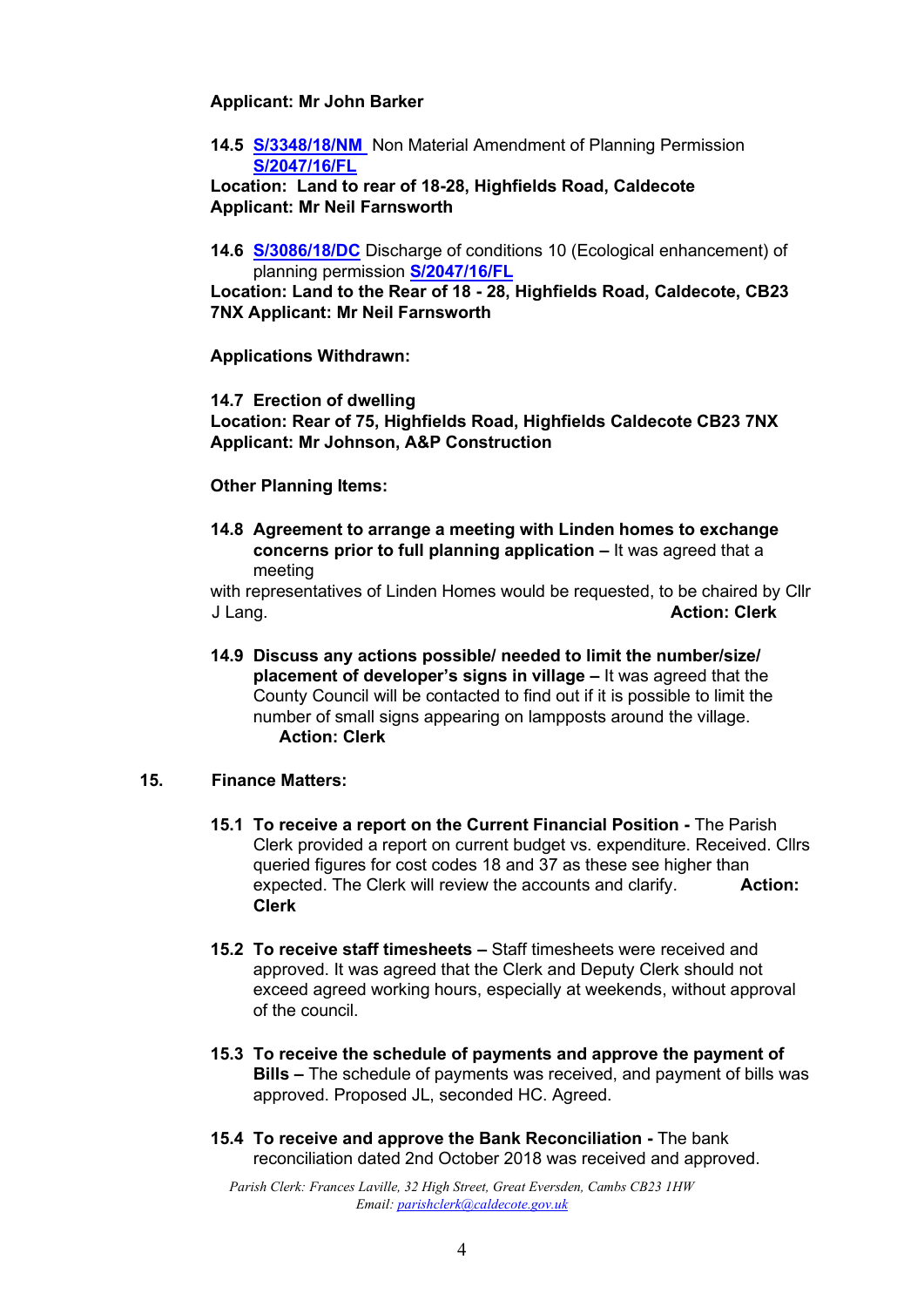**15.5 To receive and approve an electricity quotation from E-On –**It was agreed to move the cabin electricity supply to a new fixed rate charge of 27p/ day + 23.39 kWh unit **Action: Clerk**

#### **16. Leisure and Amenities Matters:**

**16.1 To receive a report from the Leisure and Amenities Working Groups**  A report was provided by the Pavilion and Sports Working Group (PSWG). A Pavilion maintenance schedule has been drafted and all Cllrs are invited to comment and add other items as needed.

Cllr. Claridge was thanked for all his hard work with getting the shared Cllrs' Google Drive working properly, and for his help with collecting and archiving old documents.

He was asked to look at the current position on the S106 monies expenditure and to arrange a meeting of the Document Archiving Working Group. Proposed TH, seconded FW.

#### **Action: Cllr P Claridge**

It was reported that the recreation ground ditch clearance will begin in the week commencing 8th October, after which the fencing replacement can be given the go-ahead.

It was agreed to arrange for an electrician to repair the lighting on the Pavilion veranda and in the Pavilion changing rooms as a matter of urgency.

#### **Action: Clerk**

A large quantity of paperwork has been retrieved from the cabins and will be handed to the Document Archiving Working Group. It was agreed that new plastic storage boxes will be purchased for all retained paperwork. Proposed FW, seconded TH. **Action: Cllr P. Claridge** 

**16.2 To consider quotations for grounds works –** Quotes for one-off maintenance work are no longer required.

**16.3 To consider and award the Grounds Maintenance Contract –** Version 9 of the Grass Cutting Contract was approved pending final amendments and new quotes will be sought from the three interested companies. It was agreed that the new contract will begin on 1st March 2019. **Action: Cllr H Cartwright** 

**16.4 To consider quotations for replacing two Noticeboards –** This will be considered at a later meeting.

**16.5 To consider storage container relocation request by the Cricket Club –** It was agreed that the Parish Council will contribute up to £200 towards the storage container relocation. Proposed FW, seconded PF.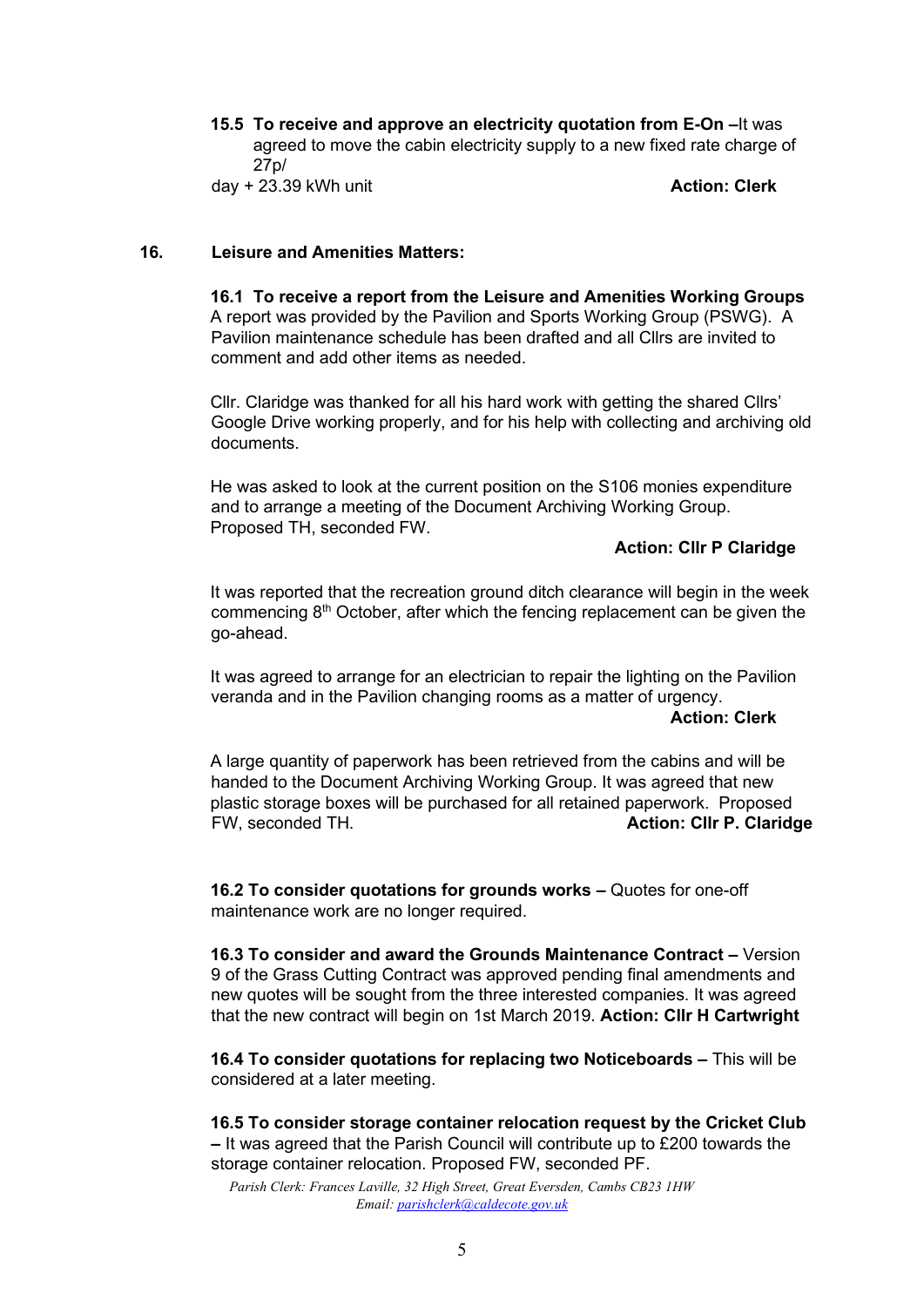**16.6 To consider future charges for the Cricket Club - This item will be** considered at a later meeting.

**16.7 To consider template for overgrown hedges**  $-$  **A template letter to send** to residents with overgrown hedges was approved and will be sent by the Clerk as needed. **Action Clerk Action Clerk Action Clerk** 

**16.8 To received and consider Pavilion Hire forms –** It was agreed that the hire forms, with amendments proposed by the PSWG, should be approved.

**16.9 To receive and consider quotations for locksmiths –** It was agreed that a quote for a locksmith to access the locked double door metal cabinet in the cabin would be sought and that additional keys for the internal doors in the Pavilion will be purchased as well as two replacement combination padlocks for the gate and security door. **Action: Clerk Action: Clerk** 

Further research into the possibility of an electronic lock for the front door of the Pavilion is required.

**16.10 To review need for additional maintenance tenders –** It was agreed that the PSWG will prepare and approve a schedule of work for the external and internal painting of the Pavilion and for the required repairs to the Fascia and will provide a list of known contractors. The Clerk will then seek quotes for the work. **Action: PSWG and Clerk** 

**16.11 To authorise quotes for shutter service –** It was agreed that a quote for servicing the shutters in spring 2019 would be sought. As this is specialist work, one quote only will be sought, from the company that installed the shutters. **Action: Clerk** 

**16.12 Update on status of handyman and clarify authorisation process, delegated powers (if any) to Pavilion WG –** The Clerk reported that quotes for day/ half day rates have been received from 3 handymen. It was agreed that the PSWG will be given delegated powers to spend up to £1000, assigning the most urgent repair work to a selected handyman. The L&A Group will prepare a schedule of quotes and generate a work schedule. **Action: PSWG** 

**17. Correspondence –** Correspondence from a resident in Goose Cross concerning the maintenance of overgrown hedgerows was received and considered. It was agreed that the Clerk will respond to let the resident know that hedge trimming will being in October or November. **Action: Clerk**

> Correspondence from a resident concerning the maintenance of overgrown hedgerows on Blyth Way was received and considered. It was agreed that the Clerk will respond to let the resident know that hedges will not be topped until next year. **Action: Clerk Action: Clerk Action: Clerk**

> Correspondence from a resident concerning damage to Bee Orchids by verge trimming on Highfields Road was received and considered. It was agreed that the new contractor will be asked to take care when cutting this area.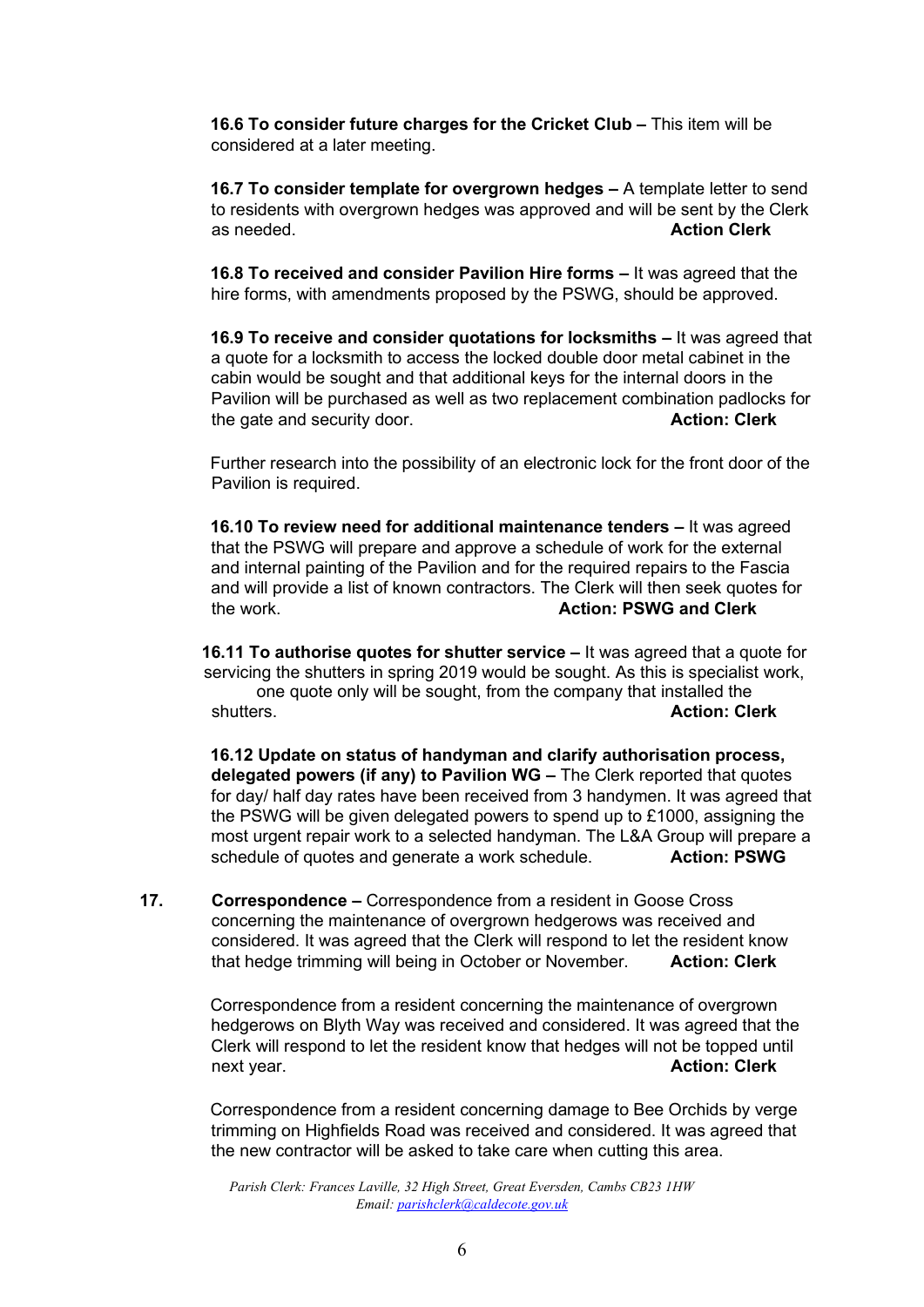## **18. Councillors Reports**

Cllr P Claridge offered to provide training on how to use the new google documents/ drive tools to any Cllrs that need help with this.

Cllr F Whelan requested that a day is arranged to complete the clearance of the cabins and remove any extra paperwork. Cllr Whelan also reminded Cllrs that there will be a village walkaround for the L&A groups on 13<sup>th</sup> October between 10am-12pm.

#### **19. Dates of the Next Meetings**

1 st November 2018 – Full Council Meetings for the L&A Working groups TBA

#### **The Meeting Closed at 9.45 pm**

Signed: \_\_\_\_\_\_\_\_\_\_\_\_\_\_\_\_\_\_\_

Dated:  $\Box$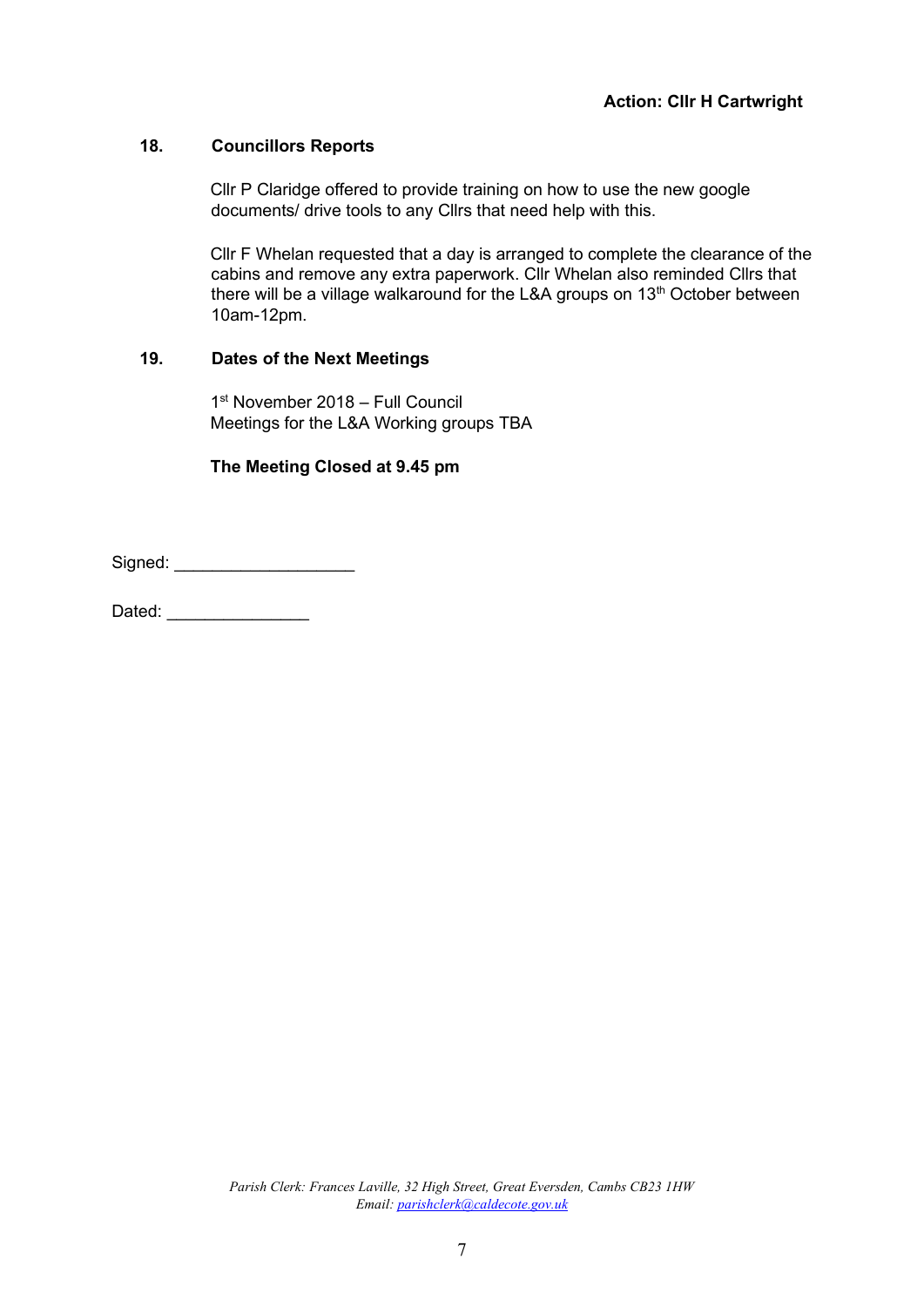

Division

September-October Report 2018

Dear all,

I hope you find this information useful. As always I am here to serve you, so please get in touch.

## **Large planning application: Bourn Airfield**

As you all know the Local Plan under the new administration in South Cambridge has been approved- so for those who expected a radical and different outcome after much criticizing the plan, the Liberal Democrats approved the plan- didn't rebelled as many expected them to. This application due to its size will come to County, particularly to the Economy and the Environment Committee, for consideration. Local members have asked the committee to extend the time for local residents to make any comments on the plan. I would like to encourage you to take part and raise any concerns you have with this planning application.

Details are as follow: 3,500 dwellings, mixed uses comprising employment, retail, hotel, leisure, residential institutions, education, community facilities, open space including parks, ecological areas and woodlands, landscaping; etc.

If you would like further information please do let me know.

# **Communities & Partnerships committee:**

I believe this committee is forward thinking and I can see other Councils following if they are not already. It is my opinion that as a local authority we must listen to what residents want, they should shape the services they want us to provide and for us to support them along the way.

Officers are working on a draft single shared approach to community resilience called 'Think Communities'. It has been developed collaboratively between eight partners - Cambridgeshire County Council, Peterborough City Council, Cambridge City Council, East Cambridgeshire District Council, Fenland District Council, Huntingdonshire District Council, South Cambridgeshire District Council and Cambridgeshire Police. Further information [here.](https://cmis.cambridgeshire.gov.uk/CCC_live/Document.ashx?czJKcaeAi5tUFL1DTL2UE4zNRBcoShgo=bMjWdMCY1i1TqLBFwRWIeo%2bPBwtFxcJELrzG6EF3DXFfP58YVMhL4g%3d%3d&rUzwRPf%2bZ3zd4E7Ikn8Lyw%3d%3d=pwRE6AGJFLDNlh225F5QMaQWCtPHwdhUfCZ%2fLUQzgA2uL5jNRG4jdQ%3d%3d&mCTIbCubSFfXsDGW9IXnlg%3d%3d=hFflUdN3100%3d&kCx1AnS9%2fpWZQ40DXFvdEw%3d%3d=hFflUdN3100%3d&uJovDxwdjMPoYv%2bAJvYtyA%3d%3d=ctNJFf55vVA%3d&FgPlIEJYlotS%2bYGoBi5olA%3d%3d=NHdURQburHA%3d&d9Qjj0ag1Pd993jsyOJqFvmyB7X0CSQK=ctNJFf55vVA%3d&WGewmoAfeNR9xqBux0r1Q8Za60lavYmz=ctNJFf55vVA%3d&WGewmoAfeNQ16B2MHuCpMRKZMwaG1PaO=ctNJFf55vVA%3d)

The proposed priorities based on People, Places and System include:

- Taking a shared approach to work in areas of high risk and vulnerability
- Understanding and removing barriers for community led activity
- Building capacity for communities to work together for the benefit of all our services
- New Communities and growth areas and hidden communities are priorities for all of us and could benefit from a shared approach
- Introducing system changes, taking a broader view to recognise the complexities and allow multi agency conversations with communities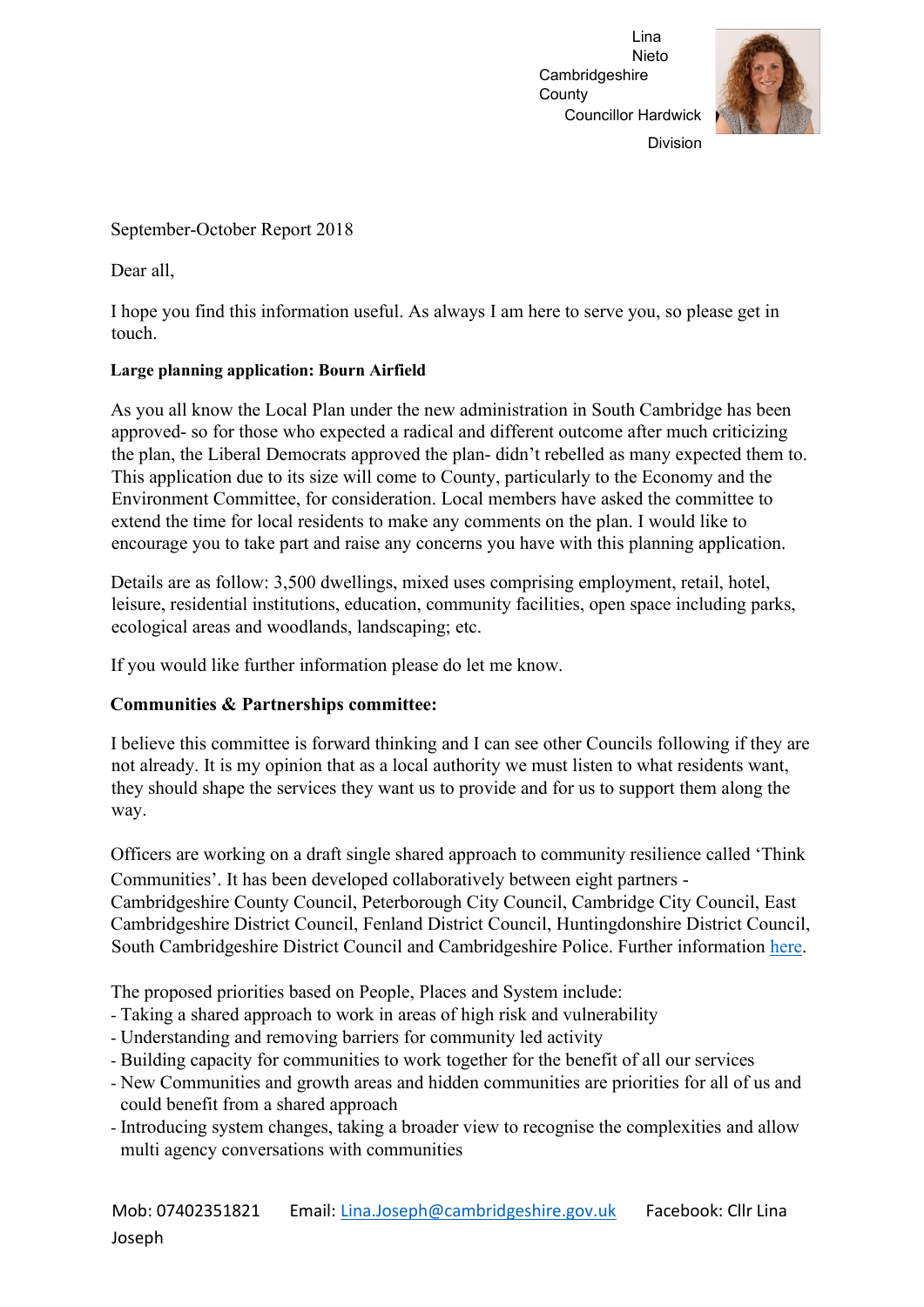

Division

- Supporting communities to develop and deliver their own priorities which will address our needs to reduce, delay or prevent the need for costly public service involvement and which may include and go beyond public sector plans

#### **Transport**

Mayor of Cambridgeshire and Peterborough James Palmer has stepped in to prevent the loss of two 'vital' town centre bus routes serving St Neots.

Bus operator Whippet was preparing to pull out of the town's 61 and 63 services because they were making a loss. After hearing the services were under threat, Mayor Palmer agreed to provide funding to keep the routes going until March 2019.

The routes are seen as important for people getting to and around the town, for its economy and its attractiveness as a place to live and work. The Cambridgeshire and Peterborough Combined Authority in June this year approved [£4.1 million of funding for the St Neots](http://cambridgeshirepeterborough-ca.gov.uk/news/masterplan-for-st-neots-moves-forward/) [Masterplan,](http://cambridgeshirepeterborough-ca.gov.uk/news/masterplan-for-st-neots-moves-forward/) a comprehensive and wide-ranging blueprint for the future growth of the county's biggest and fastest growing market towns. The Mayor's intervention will keep the routes going while the Combined Authority awaits the results of a review of bus services for the whole of Cambridgeshire and Peterborough. The report and its recommendations are expected to be finalised in November.

## **Combined Authority**

Latest meeting took place yesterday which main subject was Housing. Across the Combined Authority there is a target to build at least 100,000 new homes, including 40,000 affordable new homes and to accelerate their delivery by 2037.

To support this, last year the Combined Authority received a commitment from central government for the receipt of £170m to bring forward 2,500 homes by March 2022. To deliver this there are effectively two sub programmes running. £70m is allocated to Cambridge City Council to deliver 500 additional affordable homes, the balance of £100m is allocated to the rest of the Combined Authority area to deliver an additional 2,000 homes. We will work with partners to deliver on this ambition.

For further information please click [here.](https://cmis.cambridgeshire.gov.uk/CCC_live/Document.ashx?czJKcaeAi5tUFL1DTL2UE4zNRBcoShgo=qjnl1J6524SHH89OxZMVU9bDch3nGek%2fseRX6GlccosueZRRMWAzAg%3d%3d&rUzwRPf%2bZ3zd4E7Ikn8Lyw%3d%3d=pwRE6AGJFLDNlh225F5QMaQWCtPHwdhUfCZ%2fLUQzgA2uL5jNRG4jdQ%3d%3d&mCTIbCubSFfXsDGW9IXnlg%3d%3d=hFflUdN3100%3d&kCx1AnS9%2fpWZQ40DXFvdEw%3d%3d=hFflUdN3100%3d&uJovDxwdjMPoYv%2bAJvYtyA%3d%3d=ctNJFf55vVA%3d&FgPlIEJYlotS%2bYGoBi5olA%3d%3d=NHdURQburHA%3d&d9Qjj0ag1Pd993jsyOJqFvmyB7X0CSQK=ctNJFf55vVA%3d&WGewmoAfeNR9xqBux0r1Q8Za60lavYmz=ctNJFf55vVA%3d&WGewmoAfeNQ16B2MHuCpMRKZMwaG1PaO=ctNJFf55vVA%3d) 

## **Budget:**

Increased demand for services this year has seen Cambridgeshire County Council's current budget gap leap to £5.2 million – with a predicted additional £20.7m to find in 2019/2, Members of the council's General Purposes Committee will hear next week (Sept 20). Work is also continuing to increase and boost the income the council makes from its commercial activities, which will see £4million returned to the council this year, £10 million next, and more in future years.

Mob: 07402351821 Email: Lina.Joseph@cambridgeshire.gov.uk Facebook: Cllr Lina Joseph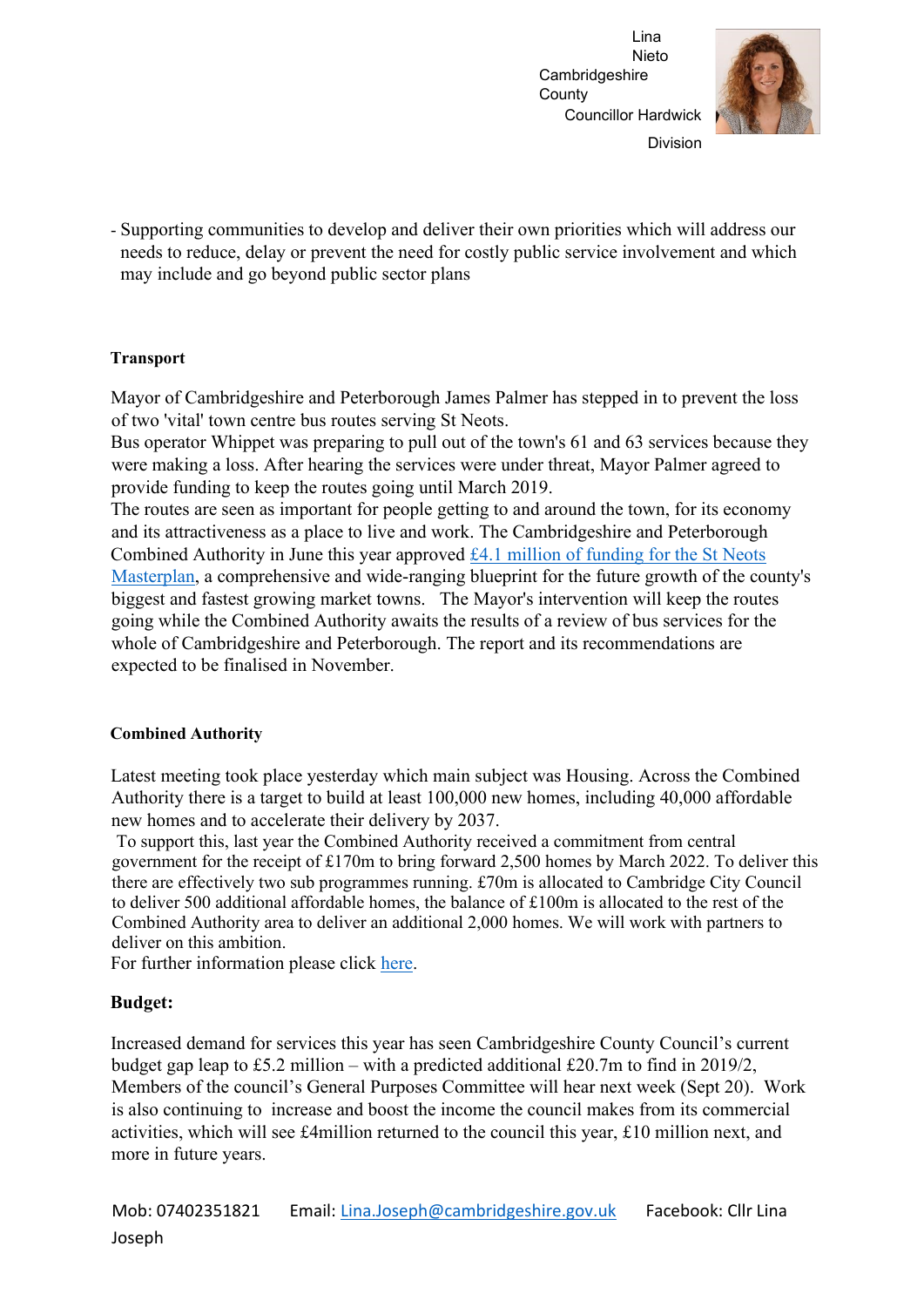

Division

The Council has already raised its historical underfunding issues with all Cambridgeshire MPs, through a national consultation on the government's funding formula and direct with Ministers at the MHCLG and through its Fairdeal4Cambs campaign, highlighting:

- Government funding (RSG) to Cambridgeshire County Council has fallen by £50m in the past four years, from £53m a year in 2014/5 to just £3m this year
- This sum is set to go negative next year meaning Cambridgeshire will have to send £7m of Cambridgeshire tax payers money back to government to spend elsewhere in the UK
- Cambridgeshire was the only Combined Authority area last year not to be given a business rate retention pilot project – costing the council an estimated £8m During the autumn Cambridgeshire County Council plans to continue:
- Raising its situation at the highest levels of government, with Cambridgeshire MPs
- Working with the County Council's Network to continue campaigning on the general underfunding of County Councils across the UK
- Developing a business rates retention pilot bid with the Combined Authority and districts
- Looking at all planned spending, and considering further reductions or postponements
- Considering all external contracts due to come up for renegotiation to look for further savings
- Freezing all non-essential vacancies

**News** Cambridgeshire County Council has secured a silver award in the Ministry of

Defence's employer **recognition scheme for showing support to the armed forces** and their families.

Launched in 2014 by the Prime Minister, the prestigious initiative was created to recognise and reward UK employers for their support and commitment to Defence.

The Council has been recognised for demonstrating its support for the Armed Forces community, this includes helping Reserves, Service leavers, Armed Forces veterans, the wounded, injured and sick, Cadets, military spouses or partners and their families.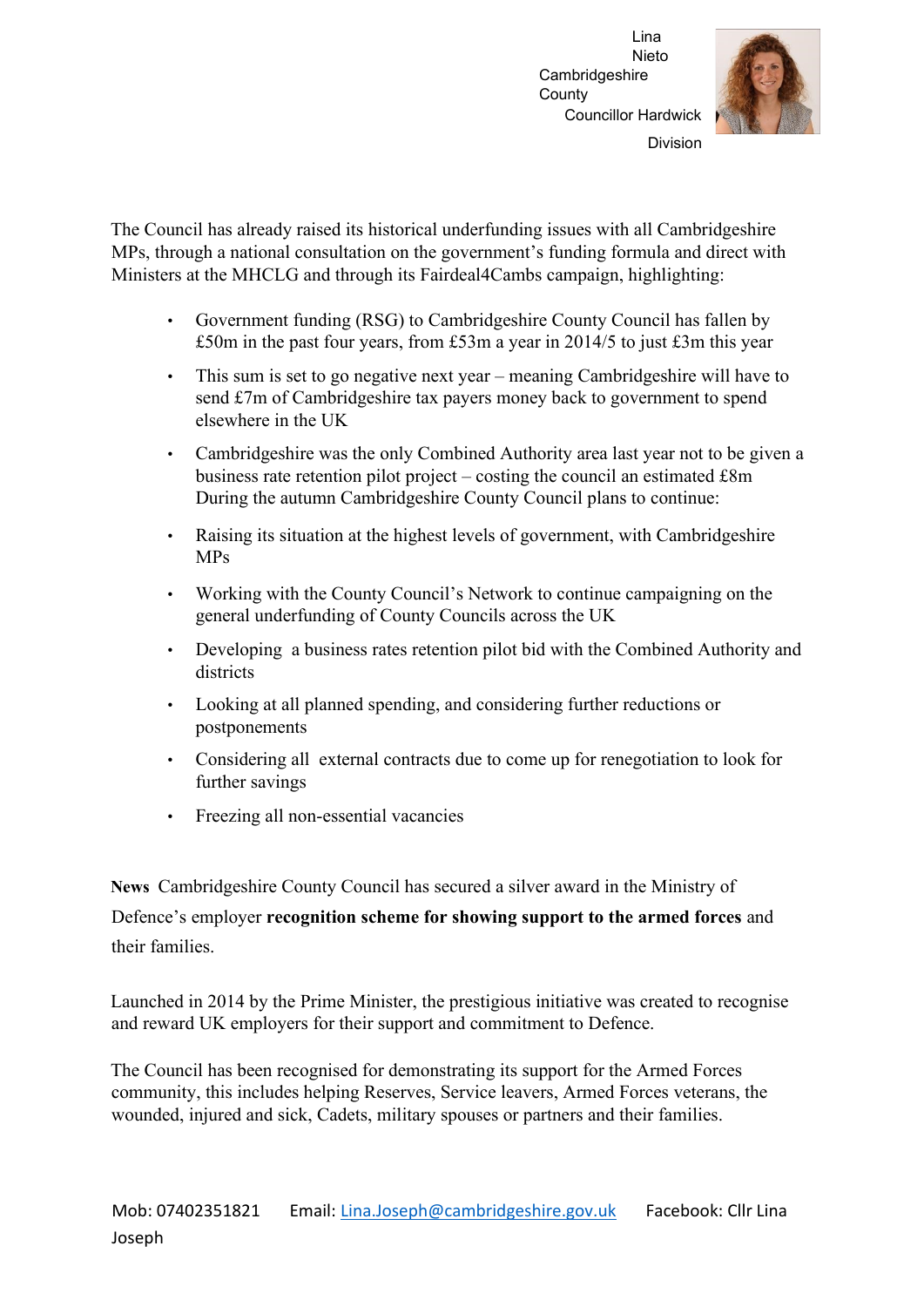

The award scheme involves bronze, silver and gold awards for employers that pledge, demonstrate or advocate support to Defence and the Armed Forces Community.

By winning the Silver award the Council has demonstrate their support by employing at least one person from the armed forces community and actively communicating and projecting a positive image of defence to their employees. They also support Reservists by giving them the flexibility needed to plan and fulfil their annual training and mobilisation commitments.

Cambridgeshire County Council employs a number of staff who have connections to the Armed Forces. The authority is also a lead signatory to the Cambridgeshire Armed Forces Community Covenant, which ensures that those who serve or have served, and their families, are treated fairly within the community.

Cambridgeshire County Council's Vice-Chairman and Armed Forces Champion, Councillor Mac McGuire: "I am delighted that we have received this prestigious award, it shows all the hard work that has been put in by many people.

"I'm proud to be part of an organisation like Cambridgeshire County Council which is so passionate and dedicated towards our armed forces communities and has the policies and practices in place to ensure that we as an employer can create a supportive environment for ex- service personnel, serving families and reservist. We will continue to work closely with the military community to support them."

Commenting on the announcement of the 2018 Employer Recognition Scheme Silver awards, Minister for Defence Personnel and Veterans, the Rt. Hon. Tobias Ellwood MP said: "I am delighted to congratulate the recipients of this year's Employer Recognition Scheme Silver awards. A Silver award recognises the fantastic efforts of employers throughout the UK who have both elevated their commitments under the Armed Forces Covenant and provided actual benefit to the Armed Forces Community.

The winners should all be proud of the life-changing impact and fresh opportunities they are providing to our Reservists, veterans, wounded injured and sick and their families. We've seen a record number of winners this year, which shows that the Armed Forces family talent pool is also providing tangible business benefit."

## **Funding portal**

Please do share this link with community groups that wish to find funding pots.

<http://www.idoxopen4community.co.uk/supportcambs>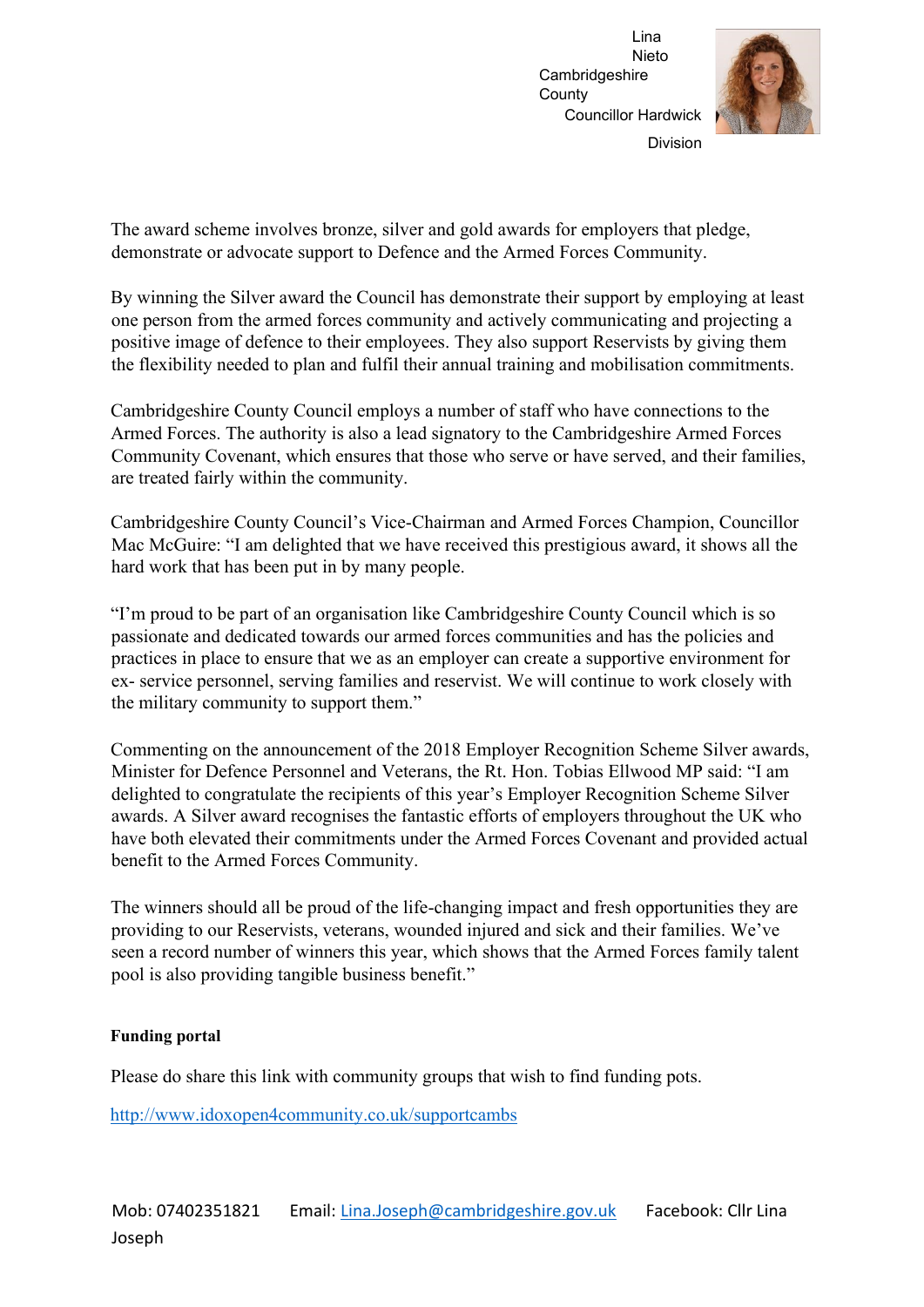

Division

#### **Highways**

A reminder that you can report road maintenance issues here: [https://www.cambridgeshire.gov.uk/residents/travel-roads-and](https://www.cambridgeshire.gov.uk/residents/travel-roads-and-parking/roads-and-pathways/roadworks-and-faults/)[parking/roadsandpathways/roadworks-and-faults/](https://www.cambridgeshire.gov.uk/residents/travel-roads-and-parking/roads-and-pathways/roadworks-and-faults/) 

#### **Hedges**

If you have an issue with hedges then they would be advised to log their complaint on our website [https://www.cambridgeshire.gov.uk/residents/travel-roads-and](https://www.cambridgeshire.gov.uk/residents/travel-roads-and-parking/roads-and-pathways/roadworks-and-faults/)[parking/roadsandpathways/roadworks-and-faults/](https://www.cambridgeshire.gov.uk/residents/travel-roads-and-parking/roads-and-pathways/roadworks-and-faults/)

## **Roadworks**

I had calls from residents regarding roadworks. If you would like to know what is happening in your area you can check in this website.

# [www.roadworks.org](http://www.roadworks.org/)

## **Local issues**

## **Barton:**

I was contacted by a residents who raised concerns regarding the parking of the school buses. A lead officer attended the school and met with the Head Teacher, they discussed the concerns and on the day that she attended she thought the buses were parking in the right place. However, she will speak to the company and make sure this procedure is follow by all drivers.

**Highways**: Mailes Close and Allens Close in Barton are being surface treated next month as part of CCC's 'micro-asphalt program'.

## **Hardwick:**

I believe there was an abandoned highways "A" frame with a sandbag outside a resident's house in St Neots Road. The officer has been aware of the issue and flagged it up with our contractors. It has taken a bit longer than usual but I believe it has been picked up this week. Please do report any issues like this on our website and the highways officer will be on it! [https://www.cambridgeshire.gov.uk/residents/travel-roads-and](https://www.cambridgeshire.gov.uk/residents/travel-roads-and-parking/roads-and-pathways/roadworks-and-faults/)[parking/roadsandpathways/roadworks-and-faults/](https://www.cambridgeshire.gov.uk/residents/travel-roads-and-parking/roads-and-pathways/roadworks-and-faults/) 

# **Caldecote:**

Mob: 07402351821 Email: Lina.Joseph@cambridgeshire.gov.uk Facebook: Cllr Lina Joseph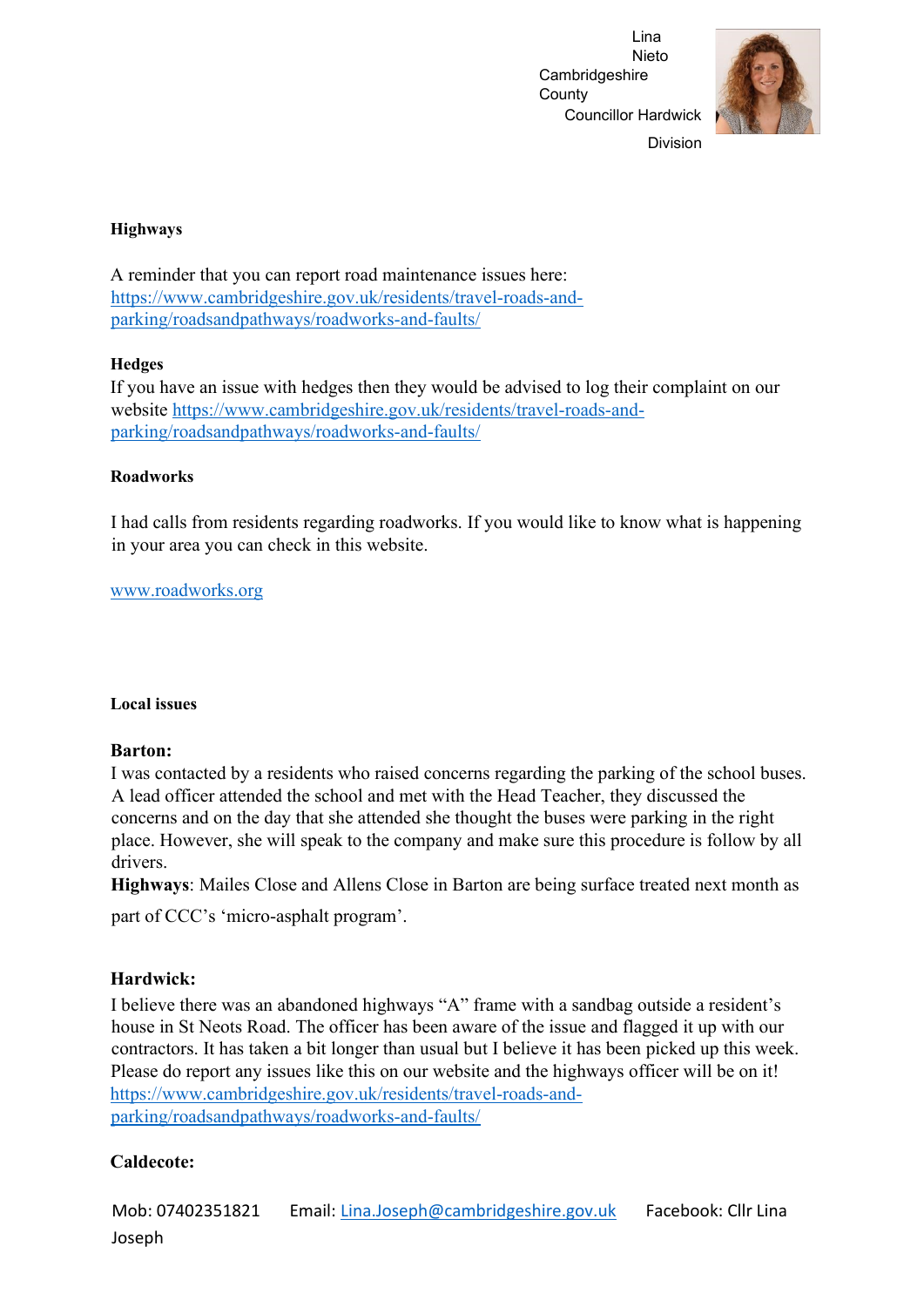

Division

I am glad to see how communication is flowing between the Parish Council and Anglian Water. Just to provide other parishes with a short briefing in case they encounter a similar situation. There was a breakdown in communication with Anglian Water, however, I made contact with the organisation and organised a meeting which allowed to restore communication and now councillors have a direct contact who they can approach when raising queries about their local area.

If you are experiencing a similar issue with a utility company or other organisation please let me know.

#### **Harlton and The Eversdens:**

There has been a change of officer in the Highways department, however, the new officer who is handling the junction A603 has made contact and is on it. Is my understanding that officers are considering the possibility of including this issue as part of a larger scheme for the future. In the meantime, the road will be surface dressed next year and this will provide an opportunity to revise the lining which can make a difference and avoid the parish spending any money on it. I will continue to work with the Cllrs and officers in order to achieve the best result.

#### **Coton:**

In their last Parish Council meeting, the local plan was discussed and one of the Cllrs. raised a point about the local plan and the direct impact on an off-road route. I will continue to support the Parish Council as I have done in the past. However, now that the Local Plan has been approved and there is a bigger pressure of delivering a reliable transport strategy, I believe it limits the options. Having said this, I believe the best option is to have a *metro* and will continue to lobby on behalf of residents for this to be the case.

# -------------------------

Just to remind you that the public is very welcome to attend committee meetings and Full Council. You can find all the details [here.](https://cmis.cambridgeshire.gov.uk/ccc_live/Meetings.aspx) 

If you have any questions please do not hesitate to get in touch.

Kind regards,

Lina Joseph

Mobile: 07402351821 E-mail: Lina.Joseph@Cambridgeshire.gov.uk Facebook: [Cllr Lina Joseph](https://www.facebook.com/CllrLinaJoseph)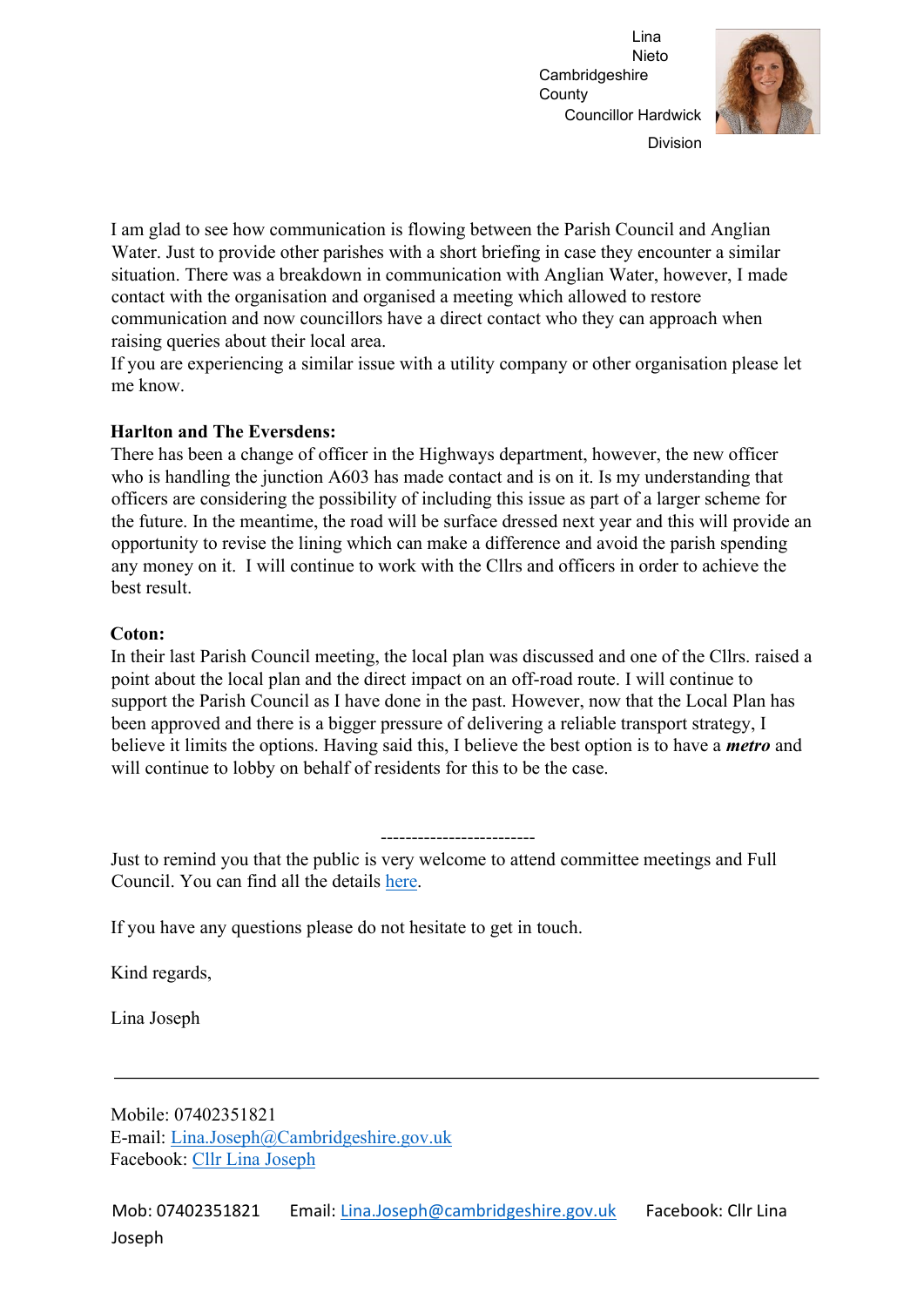# South Cambridgeshire District Council – Caldecote Ward Councillor's Monthly Report – October 2018

Caldecote Ward comprises the Parishes of Caldecote, Childerley, Kingston, Bourn, Longstowe & Little Gransden

This report is for all the Ward, so please be aware that some of the content may not be relevant to your particular Parish.

# **1. Planning**

## **Local Development Plan (LP)**

Further to my report last month that the Planning Inspectors had reported that they found the plan sound (see [http://tumihawkins.org.uk/2014-local-plan-found-sound/\),](http://tumihawkins.org.uk/2014-local-plan-found-sound/) South Cambs District Councillors on Thursday 27th September 2018, voted to adopt the 2014 Local Plan as submitted and modified by the previous Conservative administration. The vote was carried by 40 for, 1 against and 1 abstention.

This brings to an end the 4.5-year debacle the district has had due to no valid adopted plan being in place and a lack of 5 Year Land Supply. The LP was found sound subject to the Main Modifications (MM) submitted and the delivery of the appropriate infrastructure such as transport, education, employment, retail/leisure etc. The Council can now move forward with delivering the homes, jobs, spaces etc. that we need, working in cooperation with the County and other organisations including the Combined Authority (CA), and of course in consultation with residents. Please read my blog article [http://tumihawkins.org.uk/local-plan-adopted-by-south](http://tumihawkins.org.uk/local-plan-adopted-by-south-cambridgeshire-councillors/)[cambridgeshirecouncillors/](http://tumihawkins.org.uk/local-plan-adopted-by-south-cambridgeshire-councillors/) [gi](http://tumihawkins.org.uk/local-plan-adopted-by-south-cambridgeshire-councillors/)ving you more details and the [link to](http://tumihawkins.org.uk/wp-content/uploads/2018/10/180927-Full-Council-LP-Adoption-TH-statement-to-Members-v2.pdf) [my full statement](http://tumihawkins.org.uk/wp-content/uploads/2018/10/180927-Full-Council-LP-Adoption-TH-statement-to-Members-v2.pdf) [in](http://tumihawkins.org.uk/wp-content/uploads/2018/10/180927-Full-Council-LP-Adoption-TH-statement-to-Members-v2.pdf) contribution to the debate.

You can find the inspectors final report at [http://www.scambs.gov.uk/media/12102/southcambsreport-final.pdf](http://www.scambs.gov.uk/media/12102/south-cambs-report-final.pdf) 

The Adopted plan is at [http://www.scambs.gov.uk/planning/local-plan-and](http://www.scambs.gov.uk/planning/local-plan-and-neighbourhood-planning/the-adopted-development-plan/south-cambridgeshire-local-plan-2018/)[neighbourhoodplanning/the-adopted-development-plan/south-cambridgeshire-local-plan-2018/](http://www.scambs.gov.uk/planning/local-plan-and-neighbourhood-planning/the-adopted-development-plan/south-cambridgeshire-local-plan-2018/) 

#### **Bourn Airfield New Village**

**The Supplementary Planning Document (SPD)** setting out the design guide is now being prepared and will determine how the new settlement will be built out. The SPD will set out the details of where the homes and other facilities will be located, the design of them, and much more. This document will also go out to consultation with residents of the district, so that everyone can comment. The final SPD will be informed by those comments.

*District Councillor Tumi Hawkins p1 www.TumiHawkins.org.uk*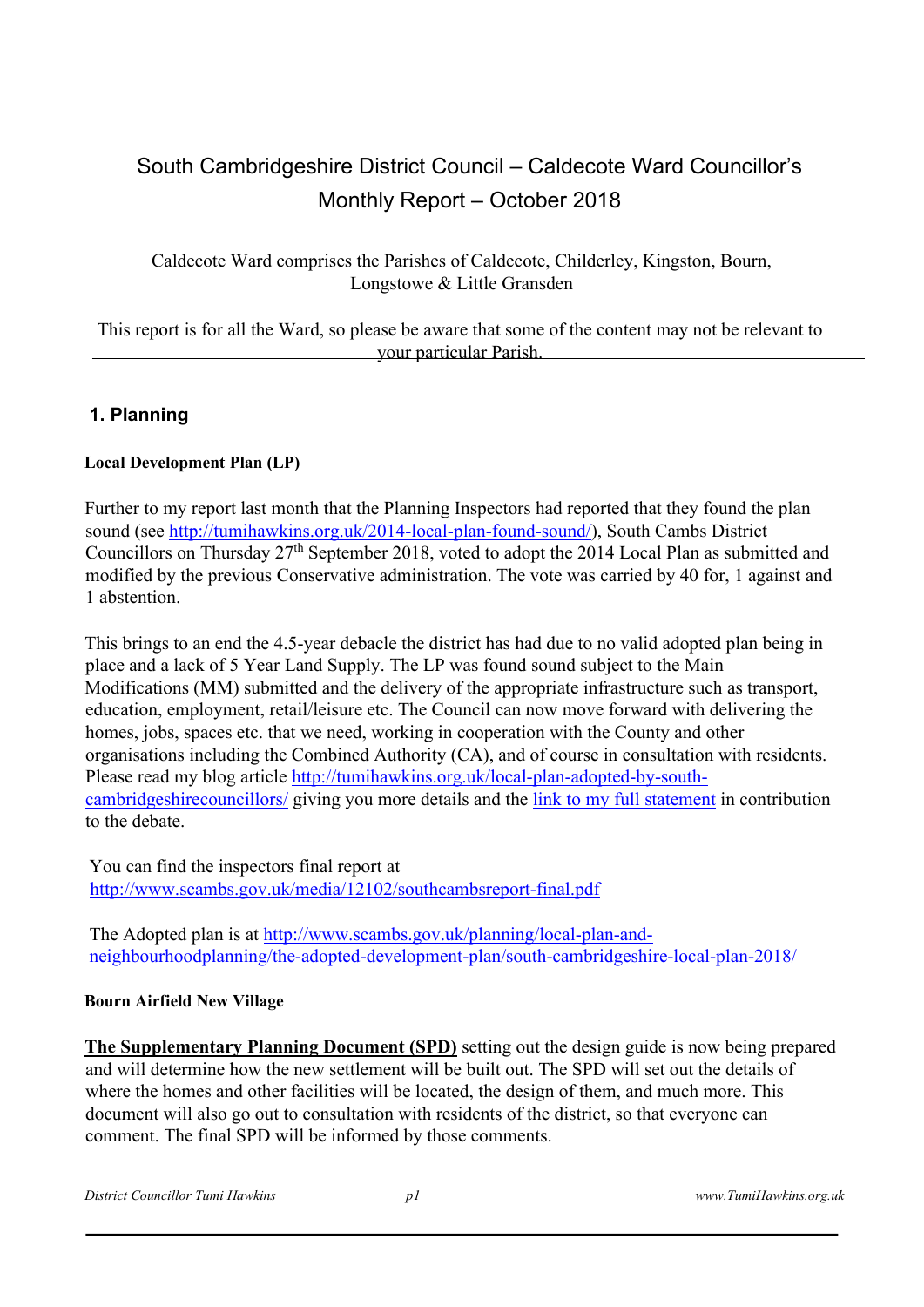**Planning Application** In the meantime, Countryside Properties submitted a planning application on 7<sup>th</sup> September, which is now being consulted on. The application reference number is S/3440/18/OL. This application is outline, and is focussed primarily on establishing the principle of access to the development. The Main access proposed is on the east side via the Childerley Roundabout for all transport vehicles. The Secondary access is on the west side onto the Broadway, turning northwards only in the direction of the old A428 St Neots Road. There is no turn south to or from Bourn village itself. It also gives access to the proposed Cambourne to Cambridge busway. All other matters will be dealt with by reserved matters at a later date, and only after the SPD has been finalised.

Please feel free to go on the South Cambs planning portal to look at it in detail. The Council is proposing to hold two exhibitions in Caldecote and Bourn so residents can discuss it with planners directly and give feedback. We value your feedback, so please take the time to do this.

The former TKA Tallent Site is now owned by a Pension fund, and is being developed separately as an employment site by Aitchison Developments. They are in pre-application discussions with the Council planning department and hoping to bring this part of the site forward quicker than the residential part, but developing it in three phases. I have had initial discussions with them as Ward Member and their intention is to build multi-purpose units for the high tech R&D type businesses. We discussed creating units for small businesses to, for startups or the 1-2 man band type businesses who can't find suitable accommodation in the area. Hopefully some of the ideas discussed will be reflected in their final submission.

#### **Caldecote Village Design Statements**

As was reported in the Cambridge News on 27-Sep-2018, and in my previous report, Caldecote was one of 8 villages chosen for the pilot VDS project. The team now comprises 8 volunteer residents, led by Cllr Phil Claridge. The work is being supported by DK-CM Consultants together with a graphic design and community engagement companies, an architecture, planning and research practice based in East London and a council Special Projects Officer.

This is an exciting project and having this guidance prepared by communities will mean all sides have a clear understanding of what we expect to see built, right at the start of the planning process. I am really looking forward to seeing the final documents and rolling out the learnings to the wider district. Funding for that will be the next challenge, but one thing at a time!

Read about it on my blog at [http://tumihawkins.org.uk/villages-getting-more-influence](http://tumihawkins.org.uk/villages-getting-more-influence-over-design-of-new-developments/)[overdesignof-new-developments/](http://tumihawkins.org.uk/villages-getting-more-influence-over-design-of-new-developments/) 

# **2. Transport**

## **The Cambourne to Cambridge (C2C) Busway**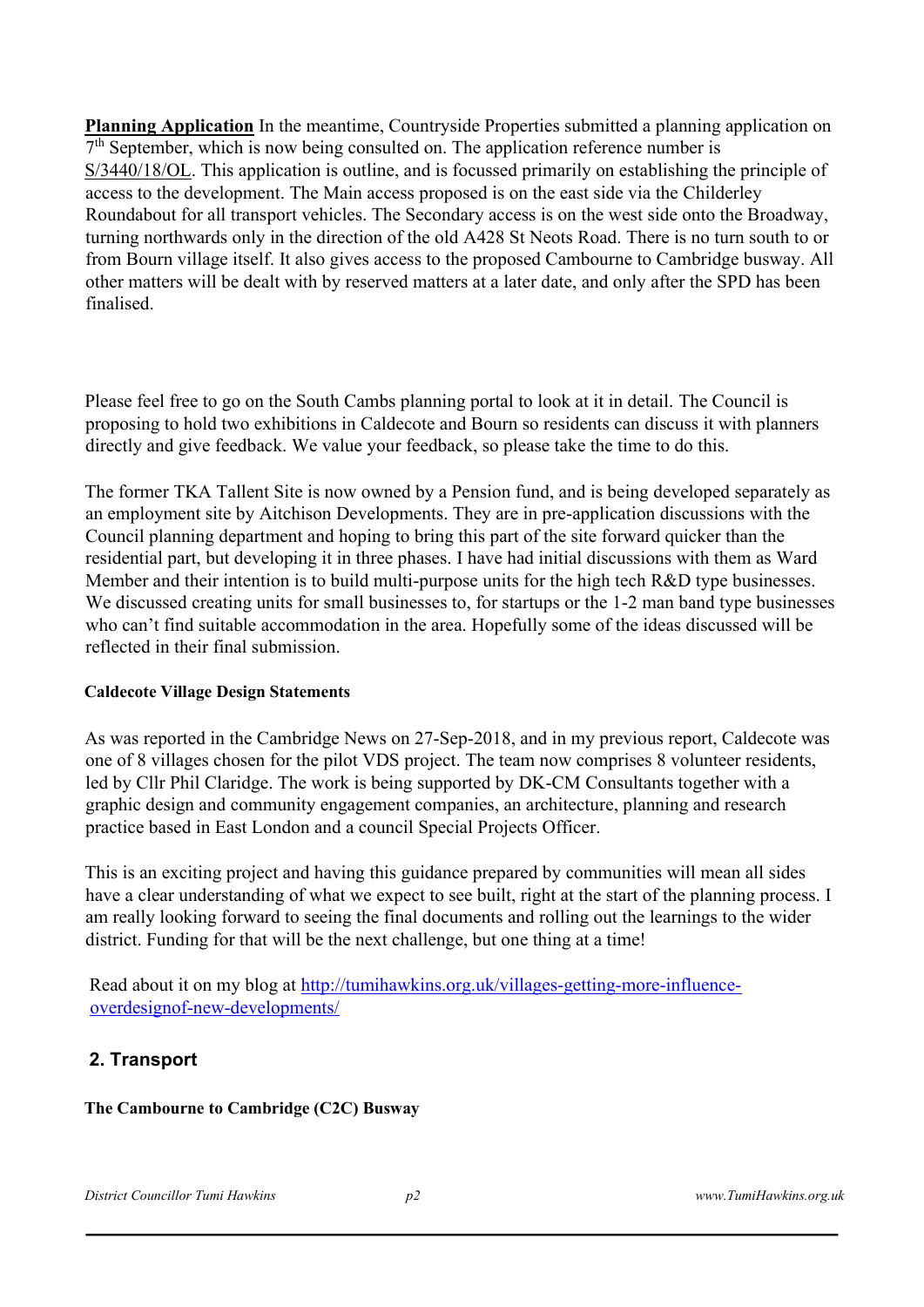Following on from my previous reports on this subject, it looks like the Mayor (James Palmer) has now changed his mind about allowing an off-road busway to be built to link Cambourne with Cambridge City. The Combined Authority which he leads, is the Statutory authority for transport infrastructure provision in the county.

Until a few weeks ago he had been vehemently promising that no busway would go through or near to the village of Coton. He had also instructed the Greater Cambridge Partnership (GCP) who are responsible for delivering it, to stop all work on the busway project for a few months because he had commissioned ARUP to study and report on the best way to solve the transport problems in the region and he didn't want any scheme to conflict with his plans.

Rather surprisingly just this week, he has now said to the GCP to get on with it and deliver the busway, provided it can be future proofed and converted to a metro. But wait, he has not released the report of the ARUP study so how can the GCP work on creating the busway to be future proof?

You can read more on my blog at [http://tumihawkins.org.uk/mayor-palmer-now](http://tumihawkins.org.uk/mayor-palmer-now-backs-the-cambourne-to-cambridge-busway/)[backsthecambourne-to-cambridge-busway/](http://tumihawkins.org.uk/mayor-palmer-now-backs-the-cambourne-to-cambridge-busway/) 

# 3. Housing

The former Gladman site in Highfields Caldecote that has planning permission seems to have now been bought by Linden Homes who will be building out the development of up to 140 houses. No planning application has yet been received, but as the advertisement board went up recently (and without the requisite planning permission), we expect that one will be submitted in due course.

4. Environmental Services – Recycling and Single Use plastics Please check the council website regularly for updates at [https://www.scambs.gov.uk/bincollectionservice-announcements](https://www.scambs.gov.uk/bin-collection-service-announcements) 

**Bin Collection** Changes to some aspects of bin collections in Cambridge City and South Cambridgeshire are being proposed to streamline the service as it is now a shared service.

Most of the changes affect Cambridge City only but the one proposed change for South Cambs residents is the introduction of a charge for those who want more than one green bin, which Cambridge City residents already pay. The first green bin will remain free. 95% of Councils that offer a garden waste service already charge for additional green bins, including Cambridge City Council. It will be £35 per year but reduced to £20 for the first year. The scheme would officially begin in April 2019 with residents able to sign-up from early next year.

**Recycling** is a topic that we continue to emphasise, as it is an income generator for the Council. Most people in South Cambridgeshire are recycling plastic, but many residents are still not sure about which plastics can be recycled, and how to prepare them for recycling. So, our new campaign aims to cut the confusion.

Find out more about the campaign, and get hints and tips on improving the quality of blue bin recycling, at [www.scambs.gov.uk/bins/south-cambridgeshire-recycles-plastic/](https://mail.scambs.gov.uk/owa/redir.aspx?C=vtv4SdYIqECuxx9vPm5ue_yGAd6PRMm3tSxyCKJ8d0y-ruKNIjTWCA..&URL=http%3a%2f%2fwww.scambs.gov.uk%2fbins%2fsouth-cambridgeshire-recycles-plastic%2f) 

*District Councillor Tumi Hawkins p3 www.TumiHawkins.org.uk*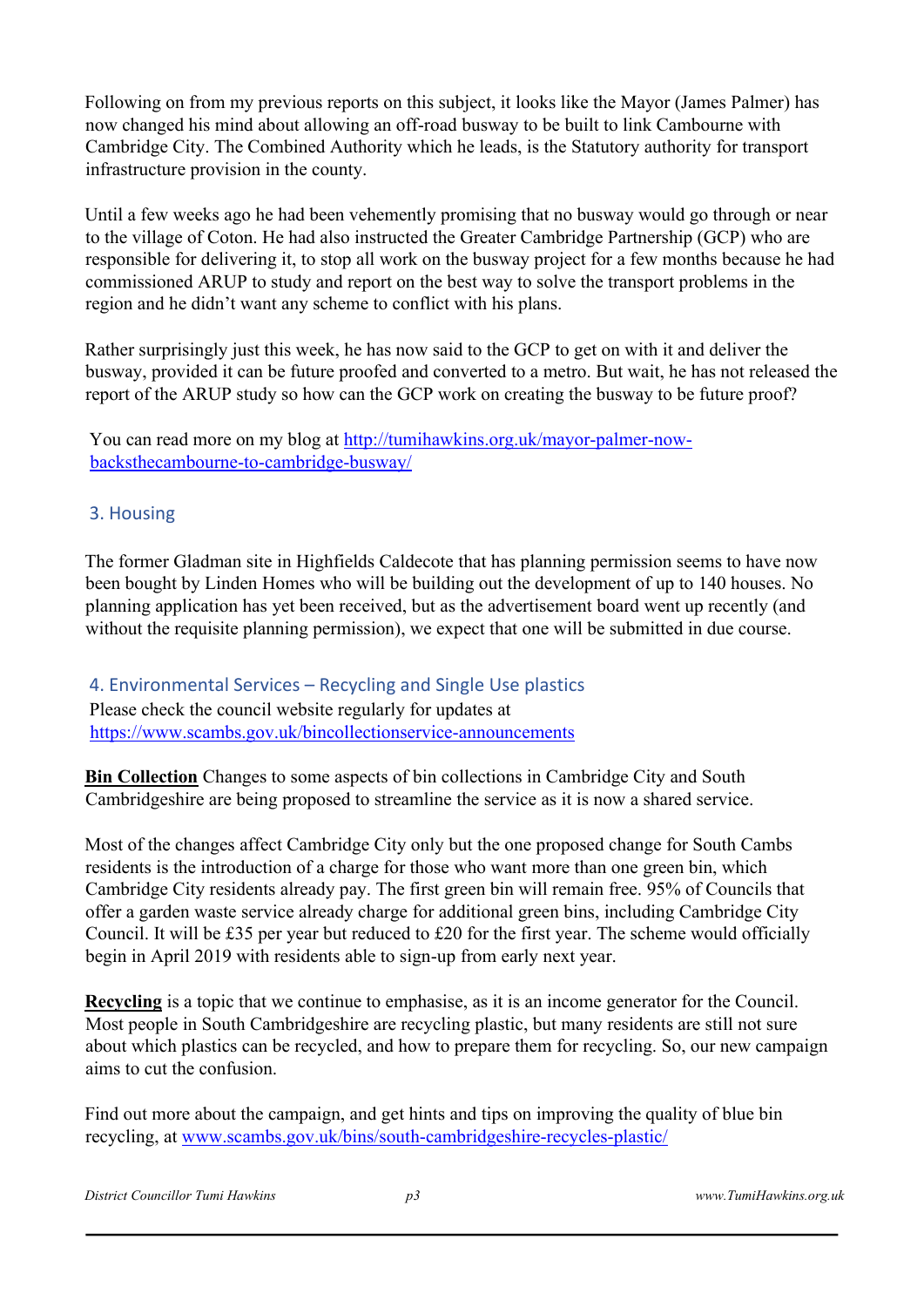We have also produced a video which explains why it is important that the plastics we all recycle is as clean as possible. It is available to view here: [https://youtu.be/kOgudu65gMk.](https://mail.scambs.gov.uk/owa/redir.aspx?C=k0WZw152VKTv23ysA9WcJmCNaq7MAfUfC_pPVAHrpL2-ruKNIjTWCA..&URL=https%3a%2f%2fyoutu.be%2fkOgudu65gMk)

So Keep Calm and Carry On Recycling – thank you.

# **Changing Street Lamps to LED**

The Council is currently responsible for the maintenance of around 1,800 street lights in villages across the district, with Parish Councils responsible for the electricity costs for lights that fall within their areas.

The majority of these street lights use a traditional type of sodium lamp which will be phased out by 2020, which means local authorities are generally changing lamps over to LEDs which have been shown to achieve at least 50% energy savings and improve lighting quality. Presently, where one of our street light needs replacing it is therefore being replaced with an LED lamp.

In preparation for an upgrade to all of our street lights, the street lights in the parishes of **Hardwick and Ickleto**n have been changed to LEDs as demonstrations. The upgrades are achieving around 80% energy savings in both areas and have received a very positive response from the parishes.

Monitoring is ongoing and a survey of all our units are being commissioned as part of planning for the change. Parishes will be kept informed of progress

# 5. Funding/Grants for Community Projects

Are you a local community group and need funding? South Cambridgeshire District Council has launched a new funding pot that you can access. The £402,000 fund offers three year funding agreements to eligible Voluntary and Community Sector (VCS) organisations for the delivery of community support and development services in South Cambridgeshire.

The community transport part of the scheme is also open to applications from parish councils.

The **CLOSING DATE** is Friday 16th November 2018. Go online to find more details and application form<http://www.scambs.gov.uk/community/grants/service-support-grants/>

# 6. Health and Wellbeing

Loneliness is a huge problem for far too many people from all walks of life. Village life should ideally protect people from suffering from loneliness because we all know our neighbours but the reality is that it is all too frequent and contributes to poor physical and mental health.

We have put together a Loneliness Toolkit to help communities come up with ways of tackling this increasing problem which could affect any of us at any time be we young or old. The toolkit provides advice, guidance and signposting to local sources of help and funding as well as case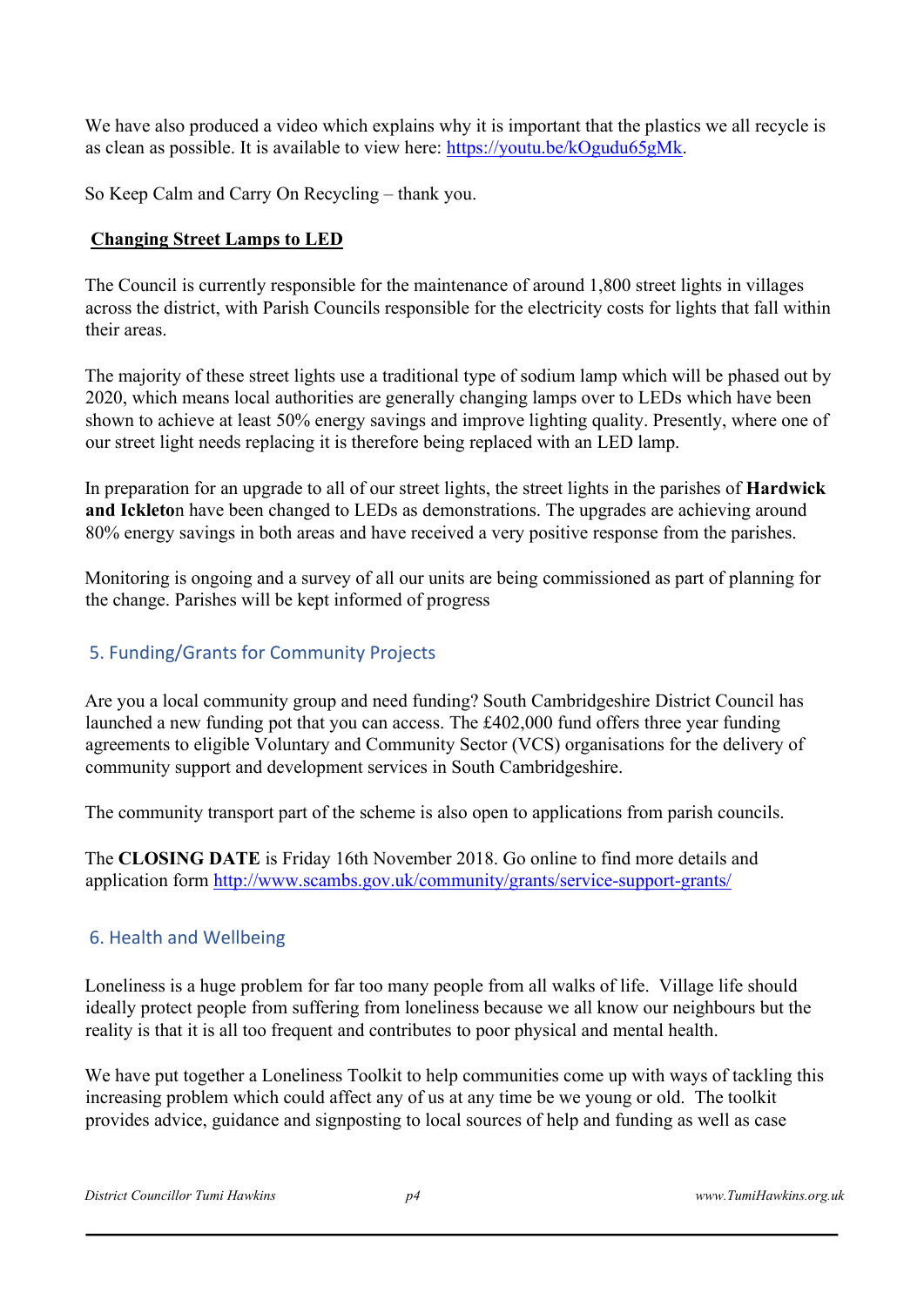studies of a range of successful local projects. The toolkit is available online at [www.scambs.gov.uk/community/community/](https://mail.scambs.gov.uk/owa/redir.aspx?C=2uJqRZ8H7lhcb4JbuNrwbaznK2WPZ-fa_RDsV9Nsc7--ruKNIjTWCA..&URL=http%3a%2f%2fwww.scambs.gov.uk%2fcommunity%2fcommunity%2f) 

# 7. Business and Brexit

Calls for a People's Vote on the terms of Britain leaving the EU have been backed by South Cambridgeshire District Councillors.

A motion tabled during the Full Council meeting yesterday (Thursday 27 September) stated that 'the Council believes that the interests of its residents would be best protected by a referendum on the terms of leaving the European Union with the possibility of rescinding article 50 and remaining in the EU.' The motion also called for the Council to write to our MP to back a Peoples Vote.

The motion was backed by 28 Councillors, with 11 voting against it and two abstaining. As a result, the motion passed. You can read more about it on the council website at <http://scambs.moderngov.co.uk/mgAi.aspx?ID=74837>

In the event, Heidi Allen on 29 September announced that she would be backing a People Vote in the event that there is no deal. Saying "we need to go back to the public to decide what they want us to do next"

**Business support**: The Council provides free business support to residents who have recently started a business, or are thinking of doing so. These sessions are provided by our partners at Nwes at South Cambs Hall in Cambourne.

Each session covers a different area, including:

- First steps to start-up
- Marketing strategy
- Bookkeeping and taxation
- Growing your business

These free sessions are running at various dates in October and at the start of November. For more information, and to book a place on a session, please visi[t](http://www.scambs.gov.uk/nwessupport) [www.scambs.gov.uk/nwessupport](http://www.scambs.gov.uk/nwessupport) [or](http://www.scambs.gov.uk/nwessupport) call on 0845 6099 991

## 8. Casework

Please do feel free to contact me with comments, questions, problems, reports, suggestions or complaints to do with SCDC services.

If you are having any issues with housing, housing repairs, planning, benefits, council tax, bin collection, environmental health etc, don't fight it on your own, I am available to help you to get the best outcome possible for your situation.